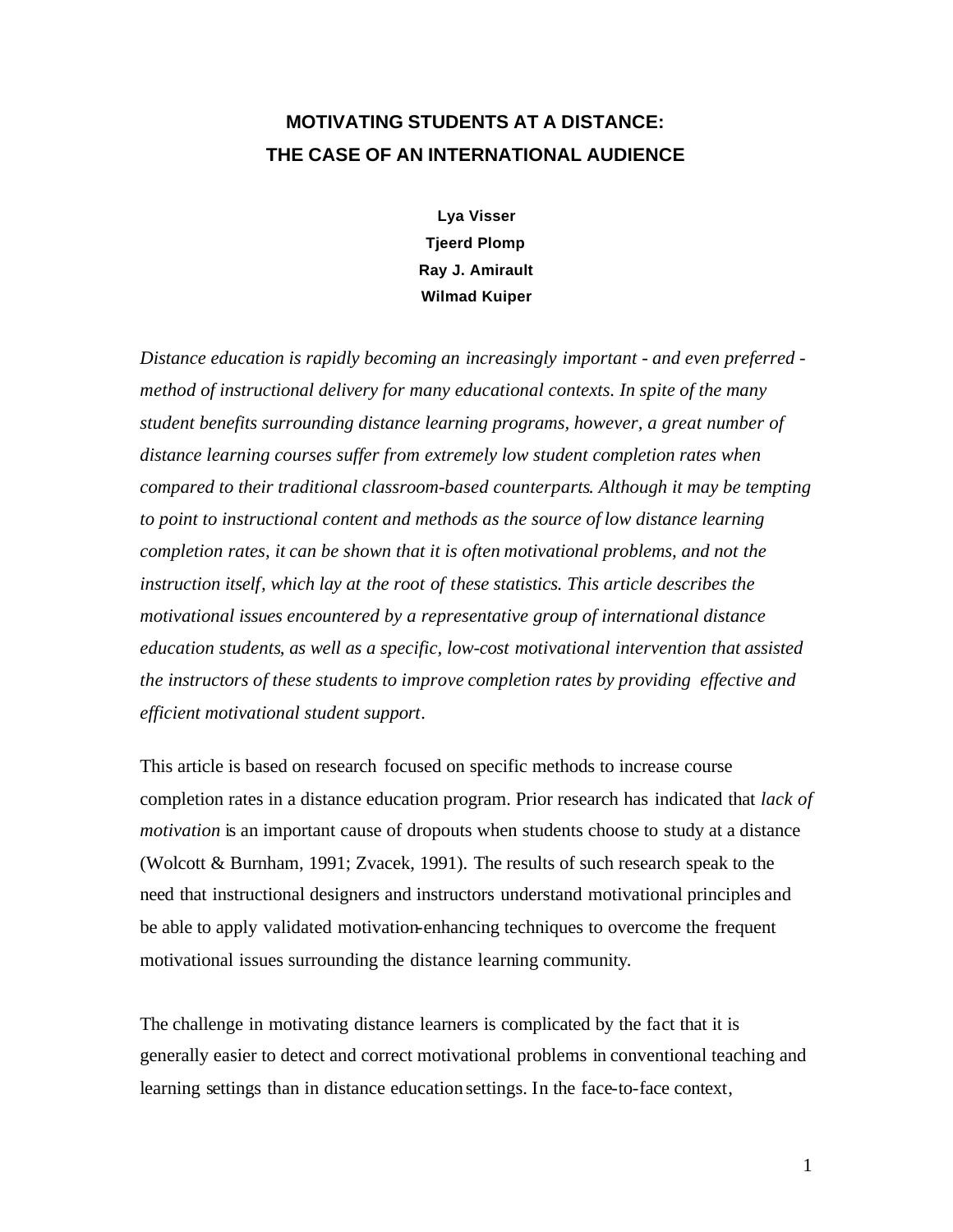instructors have more frequent contact with learners, a fact which helps instructors identify and address less motivated students. In addition, the traditional learner's face-toface participation in group work as well and oftentimes frequent contact with peers can also directly enhance motivational levels in students. In distance education settings, however, student motivational problems can go unnoticed and undetected for extended periods, and neither do students directly benefit from the personal contact experienced by traditional students. As a result, distance learners may not receive the timely help that would bring about higher levels of motivation when it is truly needed most by these students.

Technological advances have improved distance learning delivery, but have not necessarily addressed student motivation needs. It is indeed true that today's Internetbased communication technologies are rapidly becoming a fact of life in many parts of the world and are increasingly penetrating the learning environment, but in spite of the potential for these technologies to offer interesting, efficient and effective opportunities for learning, it should be recognized that human beings continue to have the same motivational requirements in today's technology-based world that were present in the past (Keller, 1999). This notion appears to be easily forgotten by today's educational research community. For example, in a recent listing (see Table 1) of the papers presented at the World Conferences of the International Council for Distance Education (ICDE) between 1988 and 1995, the number of presentations focusing on motivation issues occupied an extremely small proportion of all presentations made, in spite of the critical importance of the subject to distance learning. It may also be noted that a similar trend in the lack of attention paid to motivation in distance education is present in some of the recently published specialized handbooks in the field of distance education.

| Year | Papers presented | Papers related to motivation |
|------|------------------|------------------------------|
| 1988 | 102              |                              |
| 1990 | 77               |                              |

Table 1 Overview of papers dealing with motivation presented at four ICDE conferences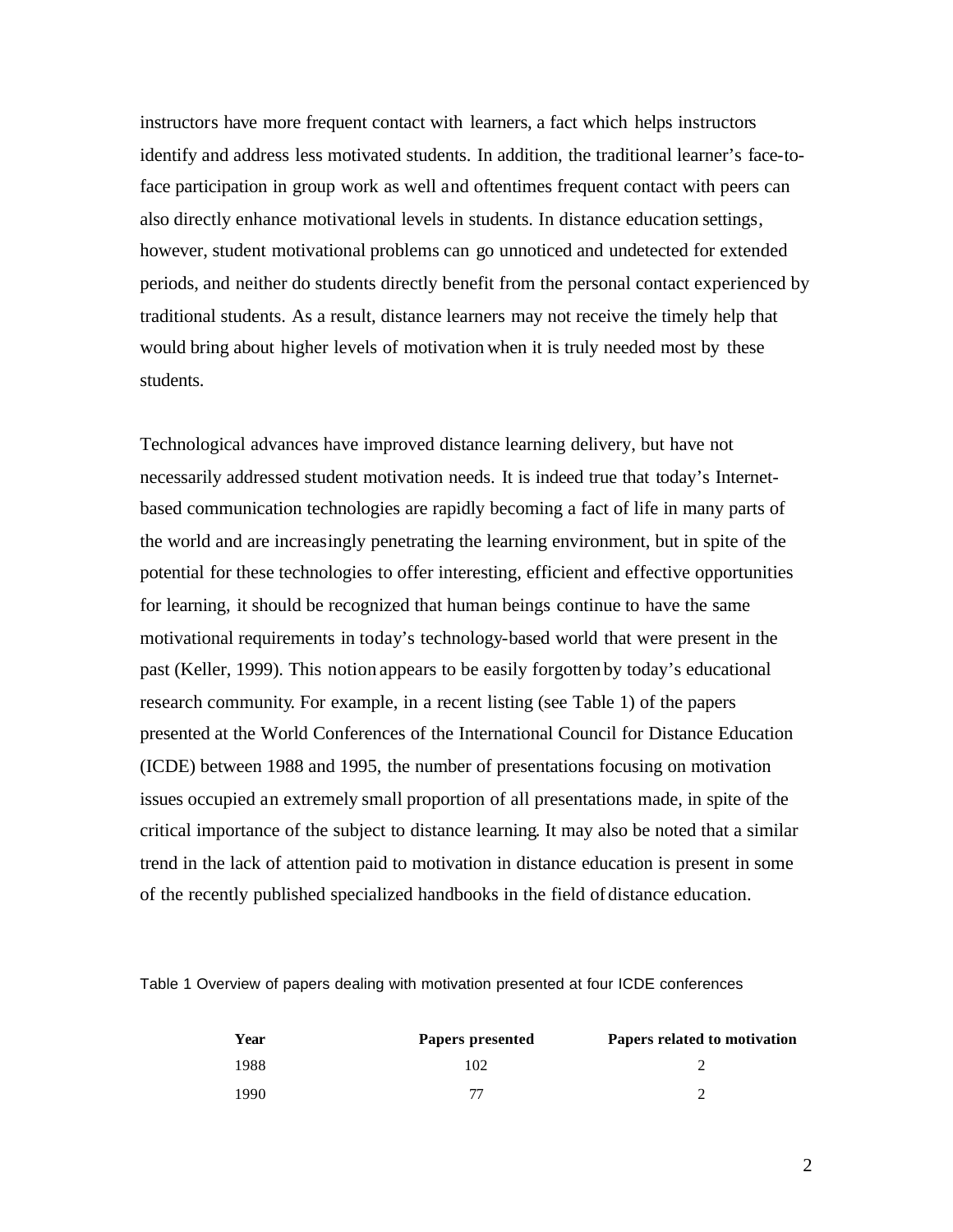| 1992 | 346 | $\overline{\phantom{a}}$ |
|------|-----|--------------------------|
| 1995 | 276 | ↵                        |

The condition of being "motivated" has been described as an autonomous disposition, a state of being which the learner himself controls, and which can be affected by outside influences only to the extent permitted by the learner (J. Visser, 1989). This being the case, it is almost always a challenge to develop motivational interventions which will appeal to the learner in such a way as to be affected by such interventions. The challenges were even greater in the case of this particular study, which not only addressed the direct motivational needs of learners, but did so in the context of students living and studying in developing countries, where communication technology can be limited, and access to fax and/or email may not be available.

In reaching out to these students, for example, it was necessary to develop a communication instrument that made it possible to establish contact between the student and the instructor (and *vice versa*) that did not depend on sophisticated technology. It is known that instruction and communication in distance education is only possible on the basis of instrumentally rational and strategic action (Bates, 2000; Moore & Kearsley, 1996). The instrument of communication itself, however, does not necessarily have to be a sophisticated one. In the case of this study, for example, an institutional communication system largely based on the use of traditional *postal services* was used to stay in touch with the students during their coursework. Using written messages that aimed at helping students to become or stay motivated was used to promote interaction and to help learners adjust their unique motivational levels.

The study sought to answer the following research question:

*To what extent, if any, will a motivational component in the form of motivational communications result in a significant increase in the percentage of students who successfully finish the course?*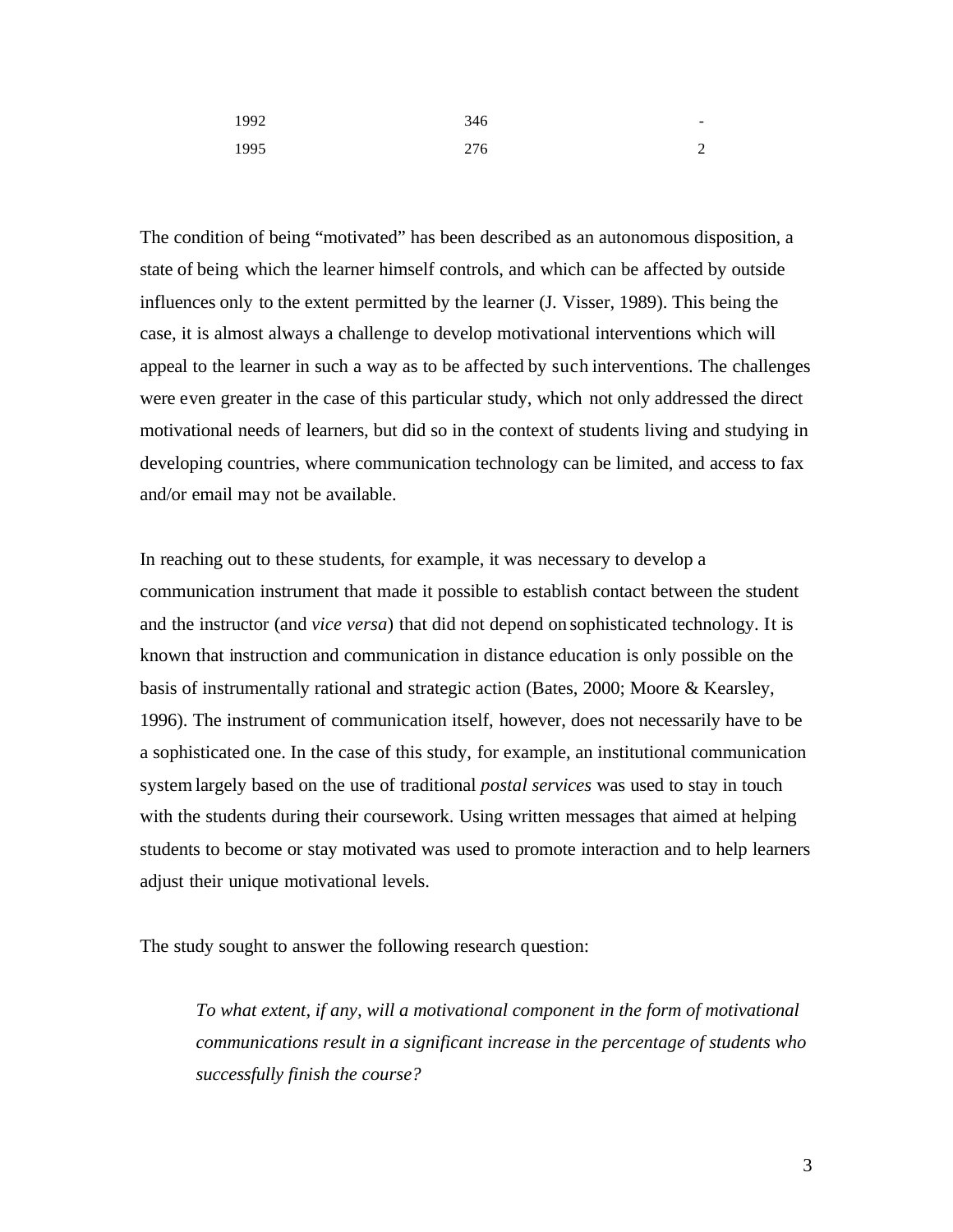In attempting to answer this research question, the study not only examined the *design* and the *content* of student-teacher communication, but also examined the *effectiveness* and the *process* of administering such communication. A research approach that met the need for gradual and evolutionary development of a product, called the *motivational message*, was adopted. (The idea of using motivational messages originated in a face-toface instructional context [J. Visser, 1989], and had to be reinvented for application in a distance education environment.) The motivational message should be seen as a product under development, the content of which is influenced by factors like the motivational disposition of the learners, student's academic records, social and cultural circumstances, and language. Ongoing formative evaluation was necessary to improve the motivational messages while they were being developed in order to make them valid, practical and effective.

Developmental research is carried out to optimize and gain a sound basis for future activities and has a twofold aim:

- Development of a prototypical product (i.e., the motivational message).
- Generating methodological directions for the development of such a product (Van den Akker & Plomp, 1993).

These aims agree with the description of developmental research by Richey and Nelson (1996). They distinguish two types of developmental research:

- Research studies in which the product development process is described, analyzed, and the final product evaluated (Type 1 research).
- Research studies directed towards a general analysis of the design, development or evaluation as a whole, or towards any particular component of the research (Type 2 research).

The study discussed in this paper qualifies as a Type 1 study. As such, the study analyzes and describes the development process of a product (a motivational message) in a given situation (a distance education program) and evaluates the product (the prototype) in a pilot study through formative evaluation and, in the context of a multiple case study (Yin, 1994), through summative evaluation. The front-end analysis was based on the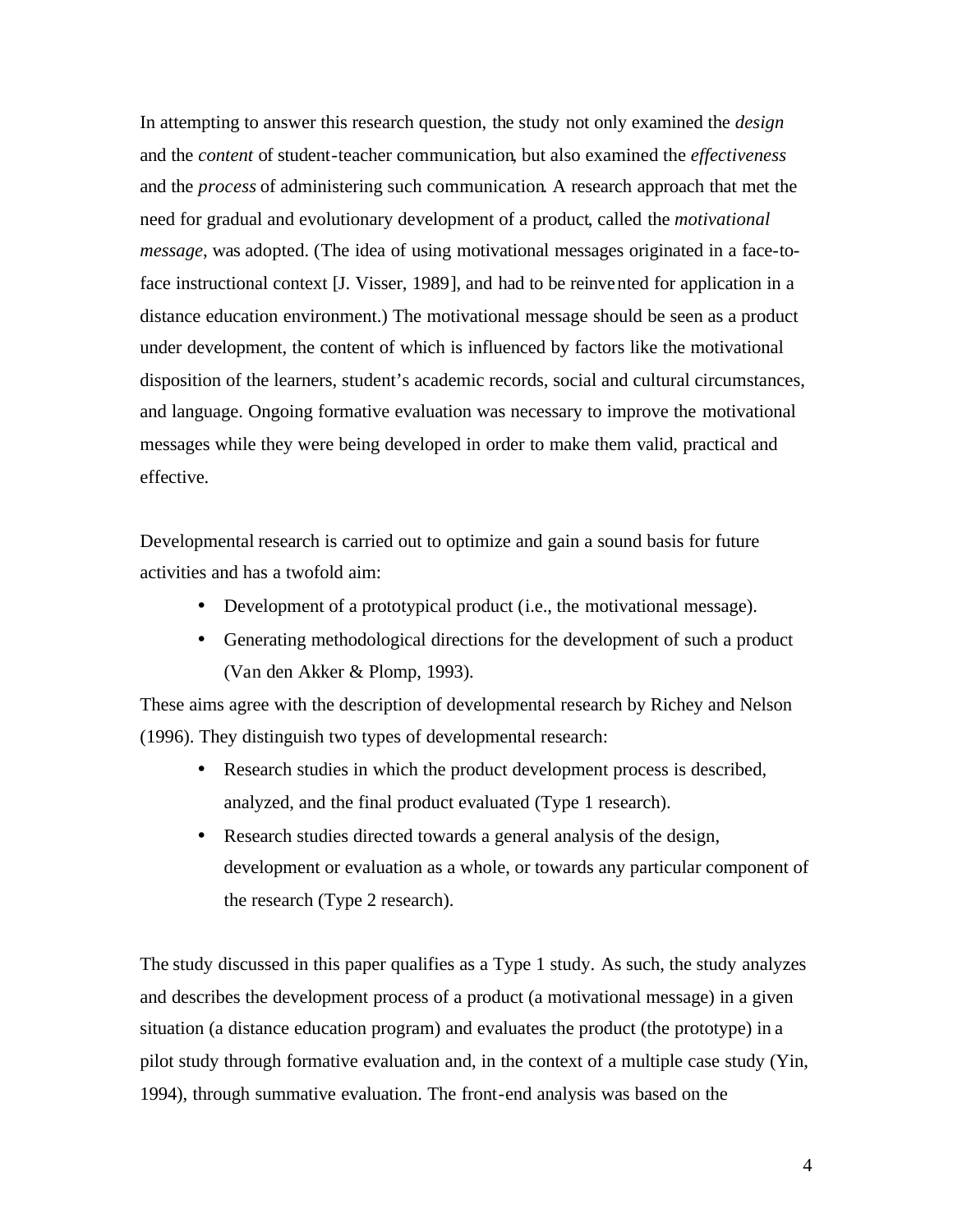assumption that the same motivational messages which had successfully been used in traditional education to adjust the motivational levels of learners (J. Visser, 1989) could also be effective in student support in a distance education context.

# The Motivational Intervention

A theoretical basis for the development of motivational messages can be established by examining what prior research has said about motivational issues. First, as stated previously, motivation plays an important role in the successful completion of an educational learning task. Briggs (1980), for example, is of the opinion that our theories or models of design do not sufficiently take motivation into account, even though we may acknowledge that motivation effects are stronger thantreatment effects. Bohlin (1987) is convinced that motivation is the backbone of effective instruction, while Zvacek (1991) writes that the role of motivation in the distance education process cannot be overstated. These and other researchers have spoken to the critical importance of motivation in the educational setting.

Moving beyond the established importance of motivation in education, researchers have sought to more closely specify and distinguish an exact definition of what it means to be "motivated." Deci, for example, distinguishes between *motivation* and *compliance* (Deci, 1996). According to Deci, motivated individuals are fully willing to do what they are doing, approaching tasks with interest and commitment. *Compliance*, on the other hand, refers to a state in which an individual performs a task because he or she has been told to do it (Deci, 1996). Motivation thus refers to the wish, the desire to pursue a goal, the desire to realize a task. An important question therefore is to ask how we as educators can create the conditions to motivate learners and not simply make them compliant to some educational system.

Motivation can be viewed as both the magnitude and the direction of the learner's behavior. As such, motivation refers to choices people make as to how they engage and what effort they will exert (Keller, 1983; Keller & Litchfield, 2002). Further, motivation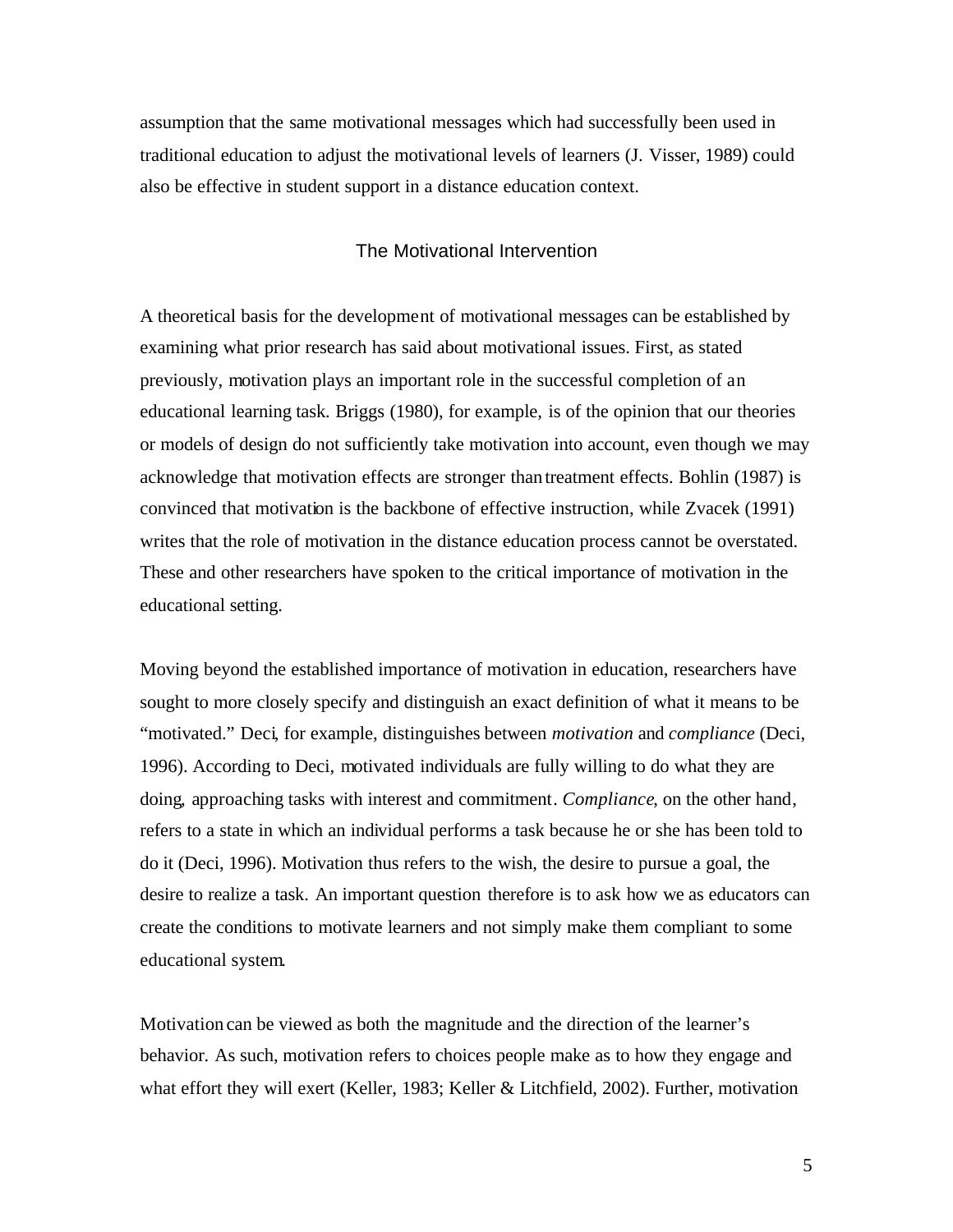is often divided into two major types: *extrinsic* motivation and *intrinsic* motivation. Motivation is said to be extrinsic in nature when the force of the motivation comes from *outside* the learner. Generally this means that there is some external goal that is more important to the learner than the process of reaching that goal, thus making the goal the reason for the behavior. (Examples of extrinsic motivation include a pay raise, a career move or the praise of superiors and relatives.) Motivation is said to intrinsic in nature when the force of the motivation comes from the wish to do something for the pleasure of engaging in the activity. In this case, *the activity itself* is rewarding (Stipek, 1998), and the learner is wholly involved in the activity itself without necessarily a great deal of concern for reaching some external goal (for example, getting paid for a completed task). The available options for improving the retention rate in distance learning courses are dependent on whether the interventions are to be applied to a *new* or *existing* course. When designing *new* distance education courses, motivational strategies should be *built into the design of instructional materials* (as well as into the procedures that guide students through their course work). In *existing* courses, a choice must be made to either *redesign the instructional materials* by including improved quality and quantity of motivational strategies, or to *extend existing student support systems* with motivational strategies. The developmental study presently under discussion focuses on an intervention applied in an existing distance education environment, and concentrated on the student support system (not the instruction), as it was deemed to be a less costly and more immediate solution to the motivational issues found to be present in the instructional setting.

The discipline of Educational Psychology has seen the development of a number of motivational theories and models over the past few decades. Deprivation and reinforcement was the basis of behavioral theories, intrinsic motivation and attribution that formed the basis of the cognitivist view (Graham & Weiner, 1996; Stipek, 1996). Wlodkowsky (1985) developed the Time Continuum Model of Motivation. This is a prescriptive model that stipulates which motivational strategies to use at specific intervals. The humanistic perspective focuses on innate, qualitative differences in psychological processes. Rogers (1969) believed that the central motivating force for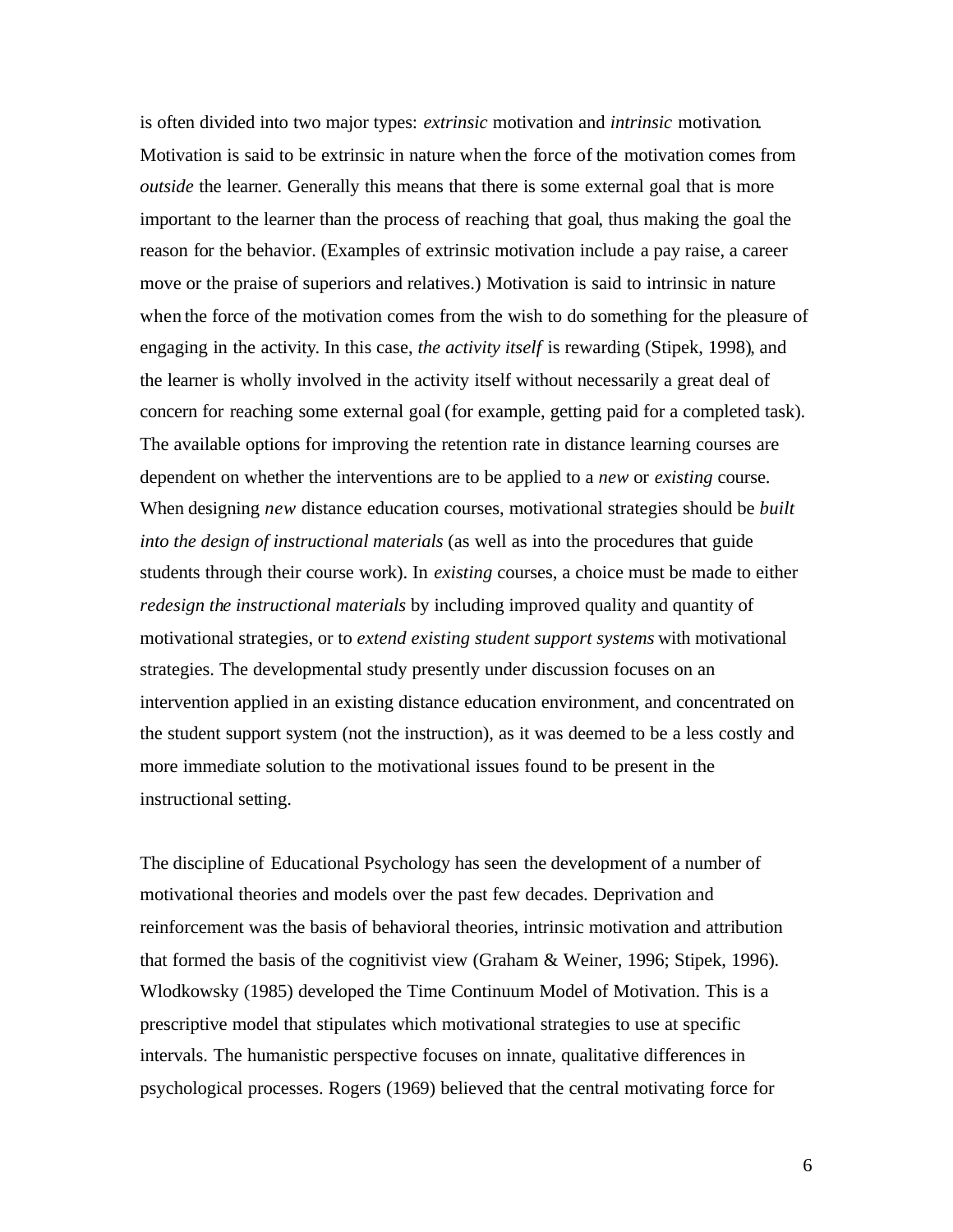people is the actual process of growth and achieving wholeness, while Maslow's (1954) theory of need gratification emphasized motivation as a condition to develop one's full potential.

These theories and models do not, however, offer systematic guidelines for instructional design. According to Keller (1999), three assumptions underlie systematic motivational design: that people's motivation can be influenced by external events; that motivation, in relation to performance, is a means, and not an end; and that systematic design and implementation can predictably and measurably influence motivation (Keller, 1999). Keller's ARCS model seeks to address these motivational issues for the instructional context.

The ARCS model (Keller, 1983) is useful for instructional design as it helps to understand the construct of motivation in four distinct categories (Attention, Relevance, Confidence, Satisfaction). The model provides a systematic motivational design process as well as the opportunity to implement a number of motivational strategies and tactics. The ARCS model has certain similarities with Wlodkowsky's Time Continuum Model of Motivation (1985), but differs in that the ARCS model has strategy selection from a set of categories and subcategories based on a synthesis of concepts and theories in human motivation, and is thus a flexible model: Wlodkowsky's model, on the other hand, is a prescriptive solution. Because the solutions for motivational problems are usually multidimensional in that they include elements related to all major influences on motivation, the more non-prescriptive approach of the ARCS model has been proven to be practical, widely applicable, and has additionally withstood the test of cross-cultural applications (Keller, 1999). The ARCS model has also has successfully been used in research on motivational interventions in a face-to-face context (J. Visser, 1989).

The four components of the ARCS model (Attention, Relevance, Confidence, and Satisfaction) used for motivational analysis represent the most important dimensions of human motivation: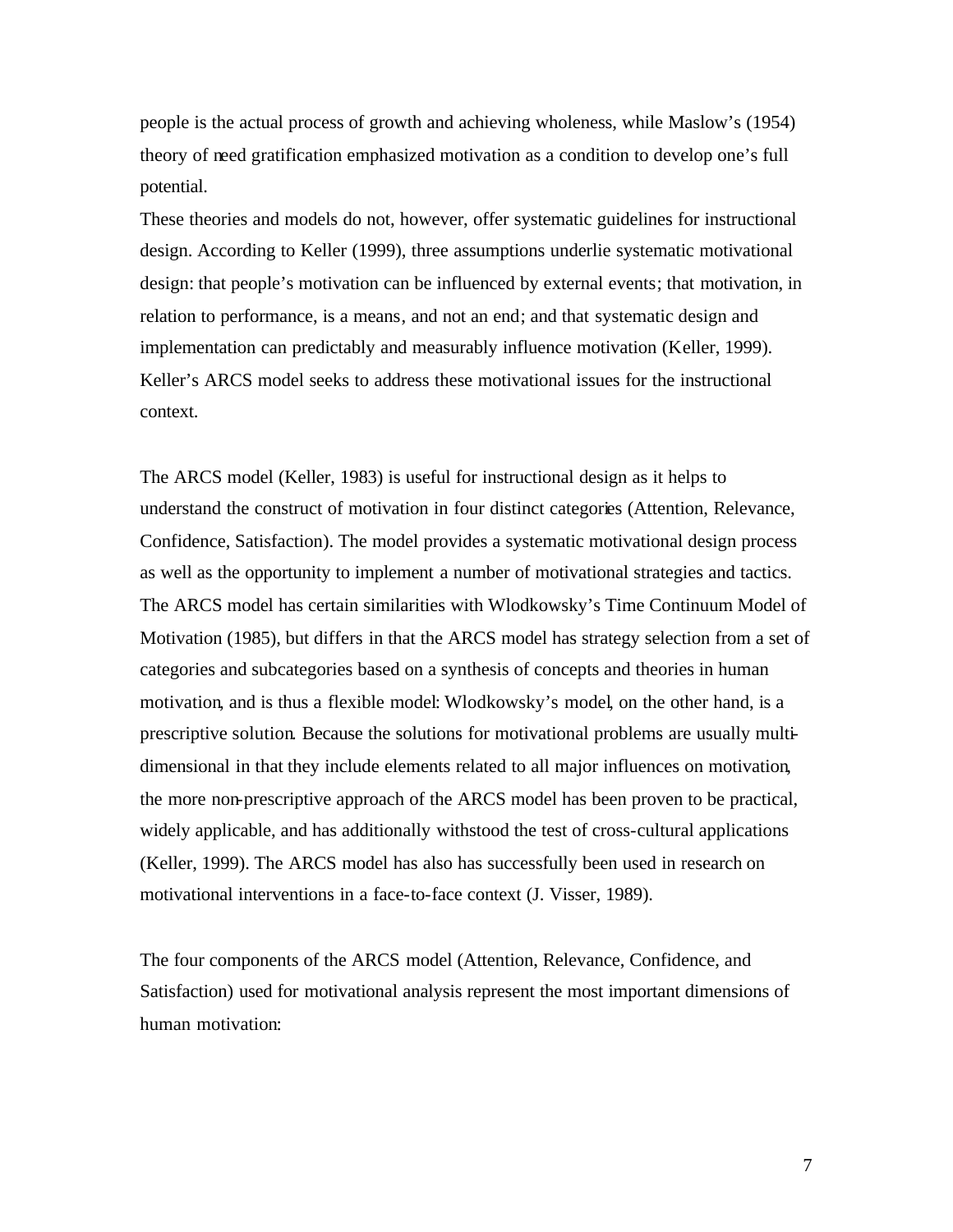*Attention.* Attention is a necessary condition for the learner to focus is on the learning task. Attention is likely to be more difficult in distance education than in conventional education due to the separation of time and space present in such contexts. Strategies used to arouse and maintain attention include challenging, unexpected or even provocative communication, frequent communication, rapid feedback and genuine (i.e., not feigned) interest in the learner.

*Relevance.* The ARCS model states that learners are more likely to be motivated if they can see the specific relevance of a course or instructional lesson. Learners should be helped to see how the courses they are following can contribute to solving their (professional) problems and how courses can enrich their performance and their life in general. As most distance education students struggle with conflicting interests (much like their colleagues in conventional education), they should be helped to define priorities. Extra help could be offered by making available examples of assignments.

*Confidence.* Confidence can be increased by establishing a positive expectancy of success on the part of the learner. It is important to help students build confidence by stating the expected learning outcomes in a clear manner when initiating a learning task and by providing frequent opportunities for learners to see themselves successfully approaching the desired outcome. *Chunking* of the instruction into manageable portions can help students feel that they are in control, thereby improving confidence. Lack of confidence may be an especially prevalent problem in distance education since the distance learning context is new for many learners. (Students are generally more familiar with traditional education, in which they have usually been successful, and they feel at ease in a face-toface context: they are often not familiar with distance education, may have limited experience in working on their own, and would frequently prefer to be taught by a teacher.) In addition, fear of failure may also be high for distance learners. Consequently, confidence enhancing strategies are important to counter the feelings of inadequacy which may arise from this new learning context.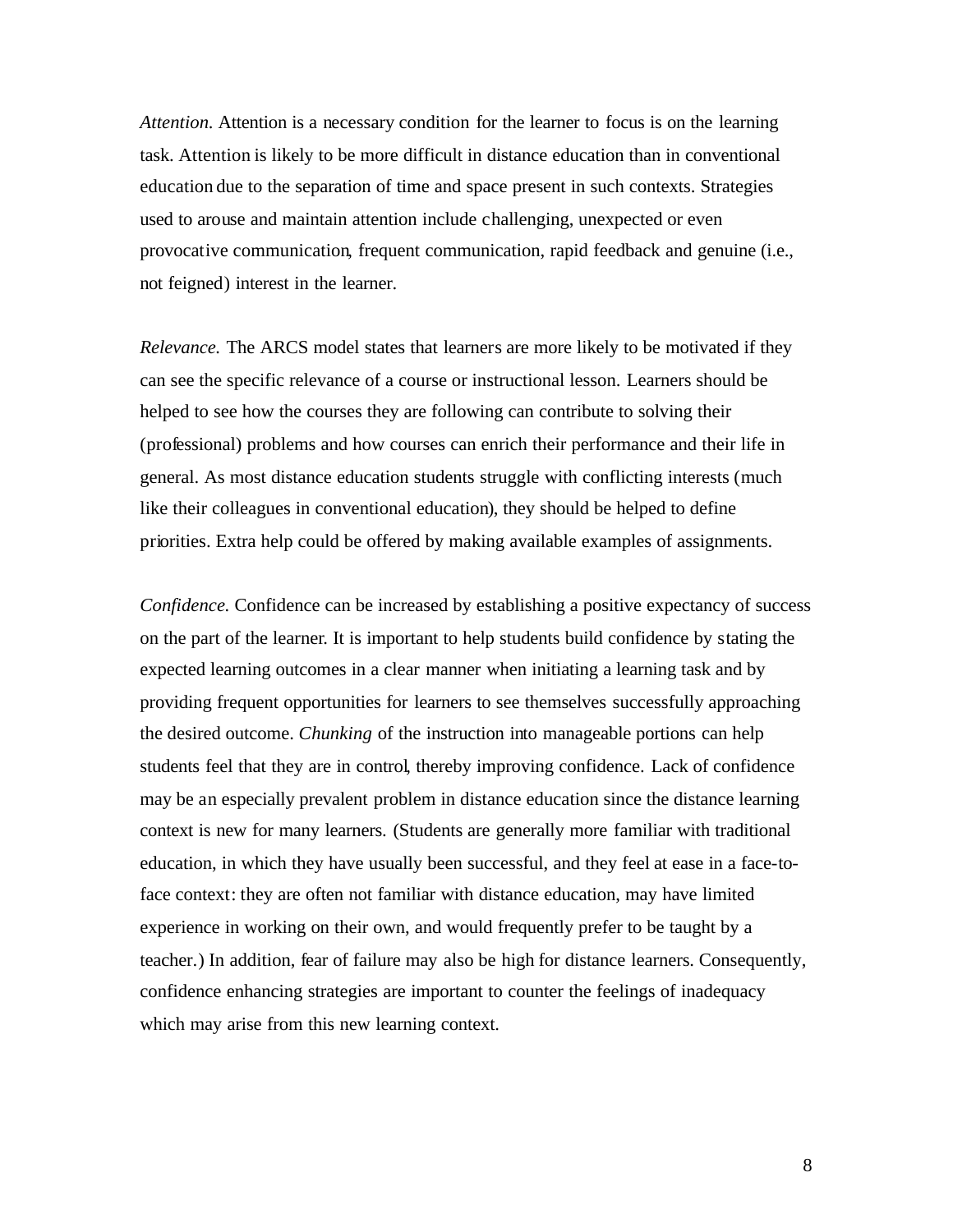*Satisfaction.* To sustain the student motivation, satisfaction must be present. *Satisfaction* refers to positive feelings about what has been accomplished in the learning context. Distance learners may need frequent evidence of success as they progress through the learning process, as such evidence supports student's intrinsic feelings of satisfaction. Frequent, timely and encouraging feedback is an important satisfaction strategy. Students should be encouraged that if they work hard, they can and will be successful. A clear consistency between objectives, content and assignments is also a helpful motivational strategy to build satisfaction in students.

The original ARCS model of motivation contains an eight-step design process for the development of motivational strategies (Keller, 1987). For the development of the specific motivational communications used in the present study, the standard design process was simplified by combining steps, resulting in a four-step design process. Step 1 gives information about the *status quo* and provides the basis for analysis of motivational needs in Step 2. Step 3 prepares objectives, based on the preceding two steps, for performance improvement, while the final step, Step 4, looks at acceptable solutions for the situation under examination. A more detailed description of the steps and their applications to the distance education mode follows.

### Step 1

### Environmental and audience information

Data collection on the program, course materials, implementation processes and instructional processes is performed. Detailed information on the international students, student social and cultural background, reasons for taking the course, and student expectations and expected motivational problems is collected.

### Step 2

#### Environmental and audience analysis

Based on information obtained in Step 1, an audience analysis is conducted. The audience analysis consists of a socio/geographic motivational profile. Analysis of the environment, including problems and deficiencies of program/course, of the providing institution and of student's environment are also conducted.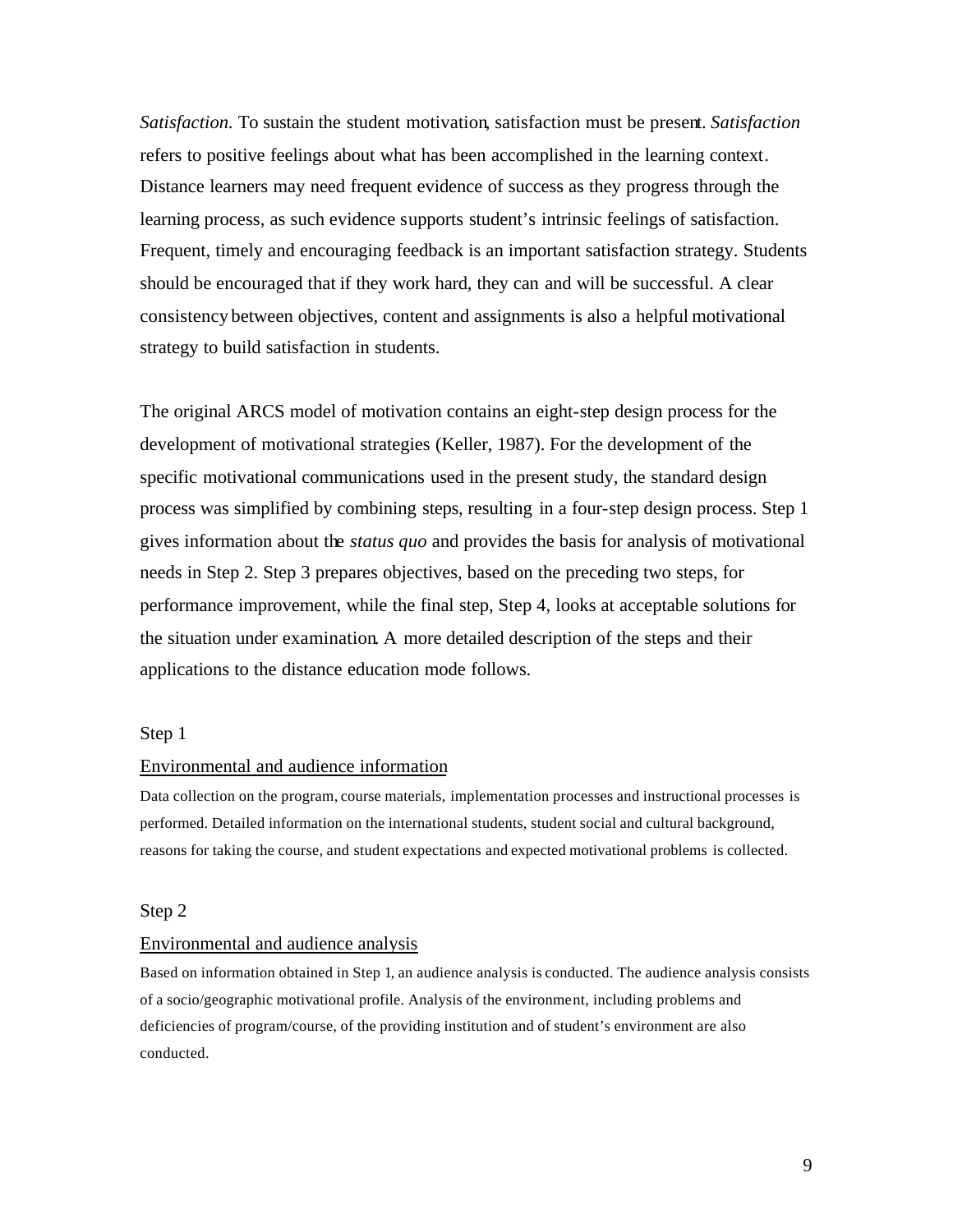## Step 3

### Objectives, measures and preliminary design

Information collected in Step 2 is used to define the motivational objectives and the content of the communications/messages. Any motivational tactics which are created are need-based. Initial concept for design of motivational messages is developed.

# Step 4

#### Final design, development and testing

Incorporation of enhancing and sustaining tactics in the motivational communications. Integration into the existing student support system. Formative evaluation of messages.

The above four-step model was used in the research discussed in this article for the design and development of a first (prototype) motivational message. Based on student feedback, the prototype message was improved and initiated a process of formative evaluation in which different prototypes were improved so that formative evaluation, a crucial component of developmental research, could be carried out. Consistent with the procedures common to developmental research, a pilot study preceded the main study.

# METHOD

As part of the study, a pilot phase was designed to obtain information on the characteristics of effective motivational messages, following the principles of the ARCS model of motivational analysis. The objective of the pilot study was to develop a motivational message that would be valid, practical and effective, and which would subsequently be used in the multiple case portion of the study. The motivational message should therefore be viewed as the result of a process of continuous improvement which originated with a single prototype message.

### Context and Participants Pilot Study

The pilot study took place in one of the largest academic institutions in the United Kingdom. The university offers undergraduate and graduate programs in a variety of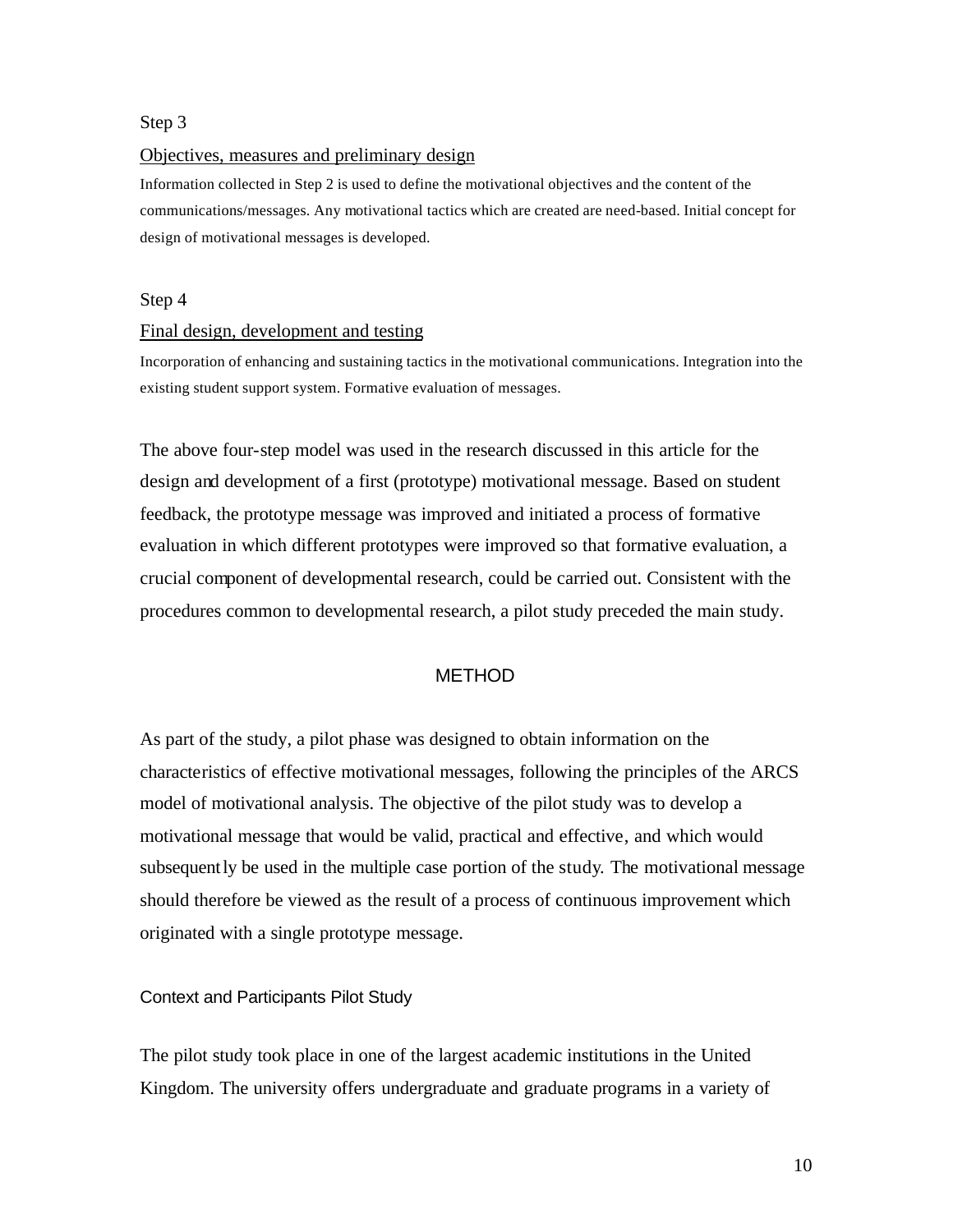fields via both conventiona l and distance education. A well-known affiliated college with a rich experience in developing and delivering distance education internationally is the organization responsible for the delivery and administration of the Diploma and MA programs in Distance Education.

The research took place within a Master's program in Distance Education administered by this college. The program consists of four foundation courses, three elective courses at the advanced level and a thesis. Each course lasts nine months. Students in attendance come from all parts of the world, with the majority from developing countries (and where the use of Internet and fax technology is limited). Most students take two courses at a time. All courses are self-contained and use audio-tapes in addition to printed material.

At the time the research was carried out, interaction between students and instructors took place via conventional postal services. This meant that it took instruc tors an average of ten days to reach students and vice versa. The role of the instructor - specified in the service contract - was limited to sending a welcome letter, grading and giving feedback on a minimum of two and a maximum of four assignments per course. There was no other institutionalized contact between student and instructor. The researcher worked as an instructor in the program. From a research perspective, her role was that of a participant observer who could look at the evolving communication process between students and instructors from the inside of the system.

Nineteen international students participated in the pilot study: eleven women and eight men, from thirteen different (mostly developing) countries. The average student age was forty-one years. Two students dropped out during the first two weeks of the course, one because she was transferred to another position and the program was no longer relevant for her performance in the new context, the other one because she could not cope with the combination of work and study.

### **Instruments**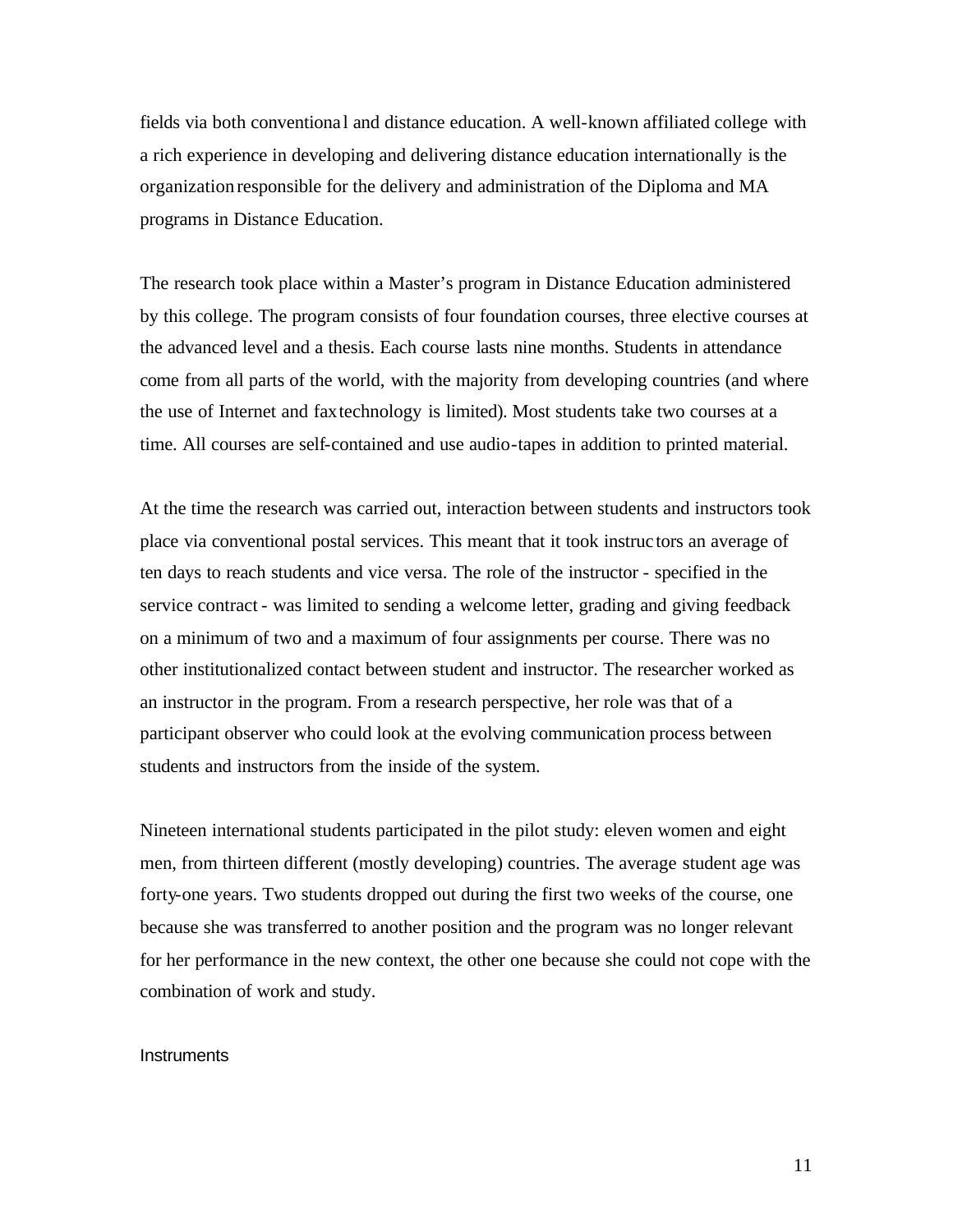The following instruments were used to determine the effect of motivational communications (messages):

- The student records provided by the college
- Interviews with the student counselor
- Interviews with the Director of Studies
- End of course questionnaires
- End of the course interview with the student counselor

# Motivational Intervention

Based on the available data a student profile was made that focussed on the motivational needs of the learners. The initial, limited, audience analysis had shown that many students were uncertain about their ability to finish the course successfully as they feared they might have time management problems and lack the required academic background and/or did not have the necessary study skills. Lack of confidence was thus identified as an important problem. During the pilot study, as more information from the students became available about their motivational needs and their problems, the initial motivational profile was regularly modified, but lack of confidence continued to be the main problem.

Motivational communications were designed based on the four steps for the development of motivational strategies already presented. Table 2 provides both the aim and the related components of the ARCS model for each of the prescribed motivational messages.

The first motivational communication was in the form of a letter. The aim of this first message was to establish a relationship of trust between the instructor and the student and to emphasize that if students worked hard and submitted their assignments in time their chances for success would be optimal. The second motivational communication, sent a month later, was also in the form of a letter. This message suggested a study calendar and indicated that instructors would assist students in adhering to the calendar. The positive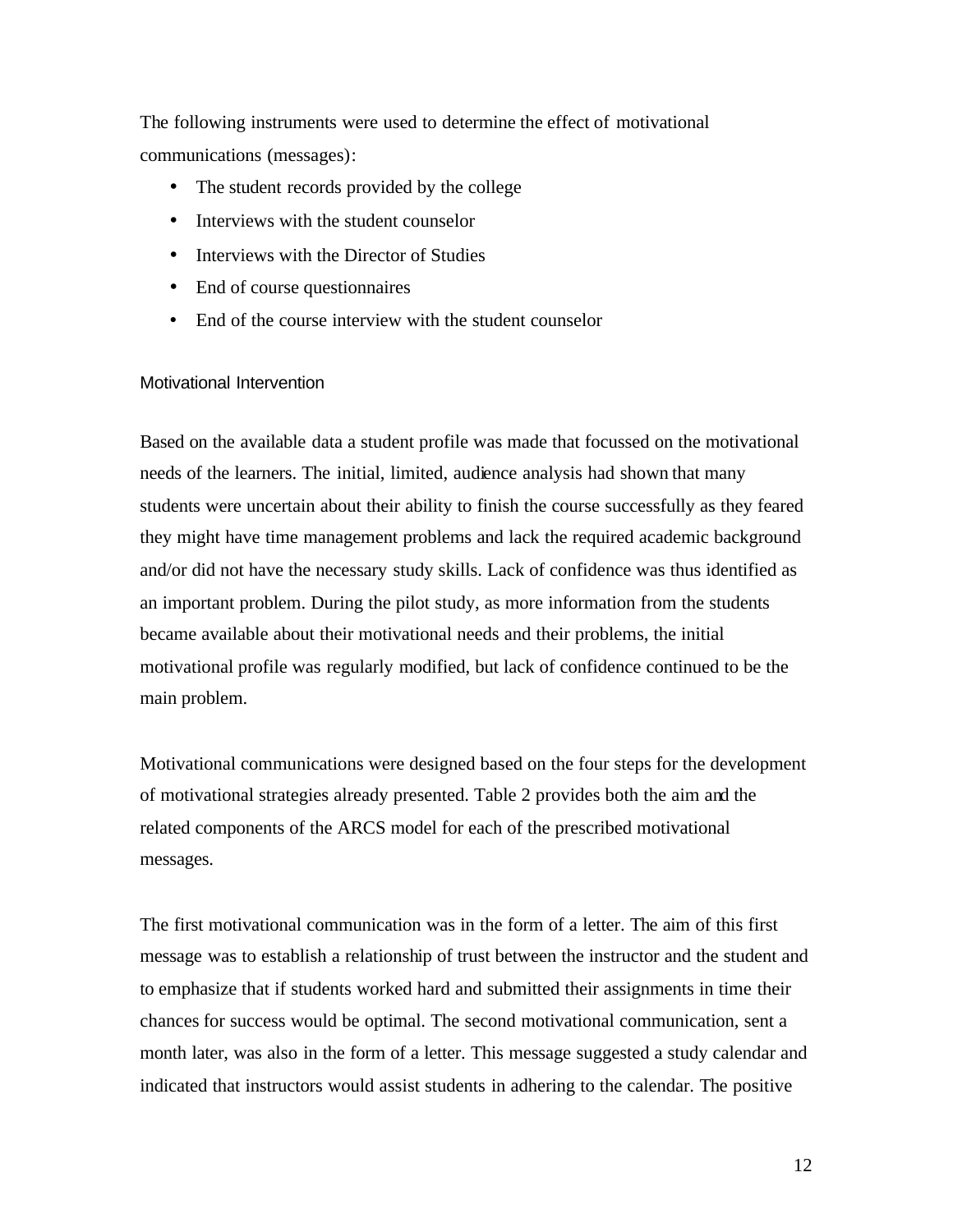reactions to these first two messages influenced the researcher's decision to develop another format for a new motivational message: a birthday card. The birth card message had an appealing, one-line phrase on its' outer face and a reinforcing text on the inside of the card.

The third message also used motivational strategies targeted at building confidence. The fourth message had a short text on the outside of the card, and also featured an illustration that reinforced the text. The inside of the card contained a more extensive text. The students often received a message with an extra handwritten line added such as, "I'm proud of your work," or "I'm sure you can do it".

The remaining messages also were used to target specific motivational issues that can arise during the course of the class. Message 5 was sent to the eight students who had not submitted their assignments in time. Message 6 reminded students of the upcoming exam and urged them to send in assignments. Message 7 wished the learners good luck and additionally provided some exam hints. The last message, Message 8, congratulated those students who had completed the exam, and encouraged others to do so as soon as possible. The cover of Message 8 used a collage of observations and remarks from students collected over the year. The specific targets of each of these eight messages as they apply to ARCS are listed in Table 2. This table also gives evidence as to how the prototype message evolved over time.

| <b>Message</b>              | Month | Format             | <b>Aims</b>                                                                                         |             | <b>ARCS</b><br>component |
|-----------------------------|-------|--------------------|-----------------------------------------------------------------------------------------------------|-------------|--------------------------|
|                             | March | Letter             | Welcome; study advise-students can be.<br>successful if they work hard.                             | A C         |                          |
| $\mathcal{D}_{\mathcal{L}}$ | April | Letter             | Study plan; submit assignment in time,<br>information on colleagues.                                | A           | - C S                    |
| $\mathcal{F}$               | May   | Card, text<br>only | Encouragement to discuss course/learning<br>problems; assurance that students can be<br>successful. | $A \quad C$ |                          |
| 4                           | June  | Card with          | Reminding students of deadline of assignment;                                                       |             | - C S                    |

|  | Table 2 Overview of the motivational messages sent out during the pilot study |  |  |  |
|--|-------------------------------------------------------------------------------|--|--|--|
|  |                                                                               |  |  |  |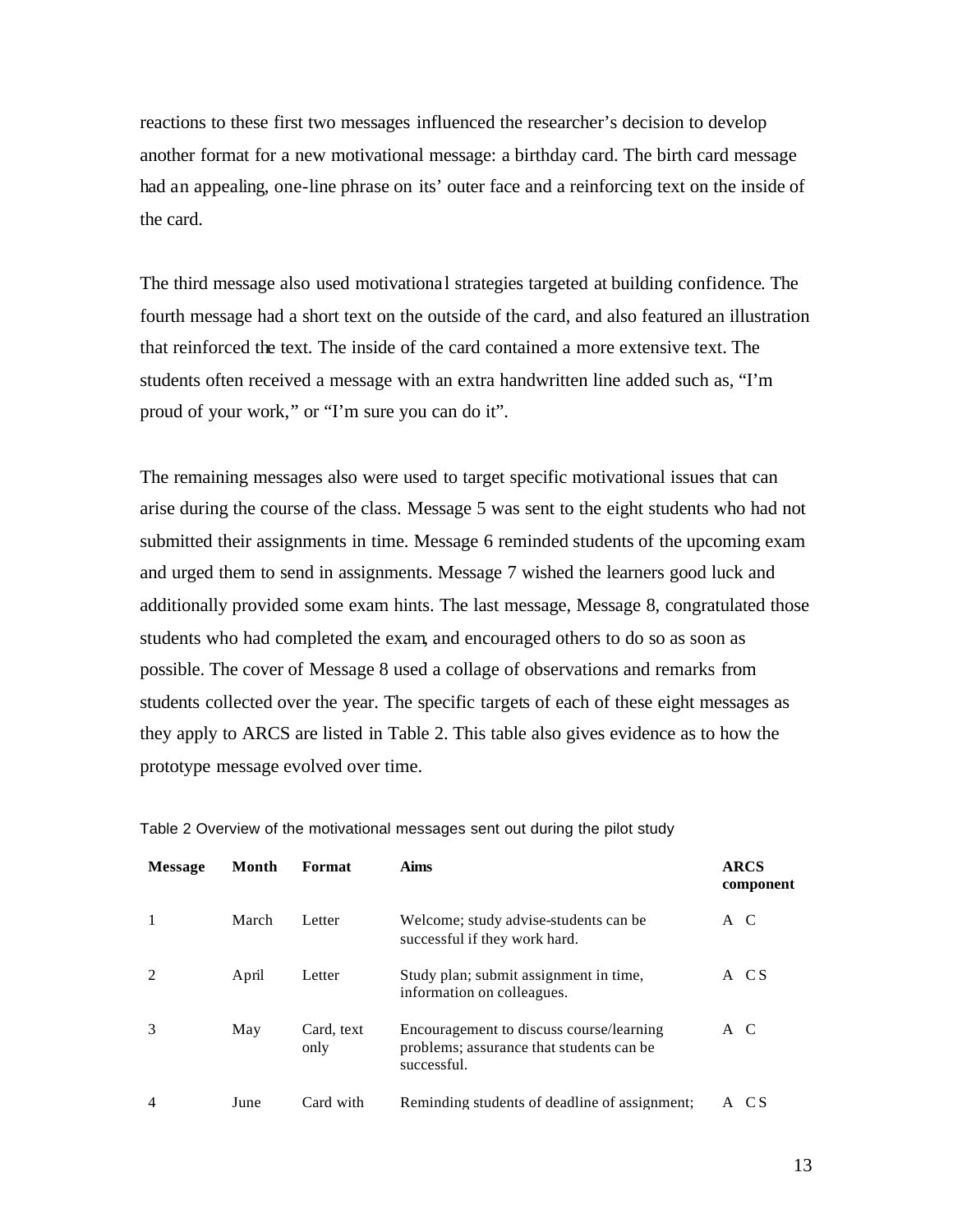|         |                     | graphics and<br>text              | promising speedy feedback; emphasizing<br>eventual success.                                                                             |      |
|---------|---------------------|-----------------------------------|-----------------------------------------------------------------------------------------------------------------------------------------|------|
| $5^{1}$ | July                | Card with<br>graphics and<br>text | Reminder that assignment is due; emphasis on<br>students' own role in being successful.                                                 | S    |
| 6       | Aug                 | Card with<br>graphics and<br>text | Reminder to students who have not sent in<br>assignment; reference to exam; assurance that<br>students will do well if they keep going. | A CS |
| 7       | Late<br>Sept        | Card with<br>graphics and<br>text | Reassuring students for their exams; exam<br>advice; congratulating students on having come<br>so far.                                  | ARCS |
| 8       | Early<br><b>Nov</b> | Card with<br>graphics and<br>text | Congratulations to those who sat the exam;<br>encouragement to those who did not do so to<br>take the next chance.                      | S    |

 $N=10$ 

Student reactions arrived four to six weeks after the message had been sent out. Table 3 gives a description of the most significant remarks received from the students. It should be noted that these reactions were all in the form of letters sent to the instructor by ordinary mail. The process of a student getting such a message to the instructor required special effort, particularly for students living in difficult circumstances in developing countries, and speaks to the strength of the motivation possessed by these students.

Table 3 Reactions of students to the messages

| <b>Message</b>              | Remarks and observations made by students                                                                                                                         |
|-----------------------------|-------------------------------------------------------------------------------------------------------------------------------------------------------------------|
|                             | Five reactions: students felt encouraged; personally touched; cared for.                                                                                          |
| $\mathcal{D}_{\mathcal{L}}$ | Five reactions: two students also reacted to the first message, appreciated messages;<br>thanked for concern; two thanked for advice.                             |
| $\mathcal{R}$               | Three reactions: "thanks for encouragement"; "thanks for the encouragement this note<br>gave me"; "I will stay in touch".                                         |
| $\overline{4}$              | Two reactions: "thanks for the reminder, I was both amused and pleased that someone<br>cared to that extent"; "I now realized how important personal contact is". |

<sup>&</sup>lt;sup>1</sup> Only for those students falling behind

 $\overline{a}$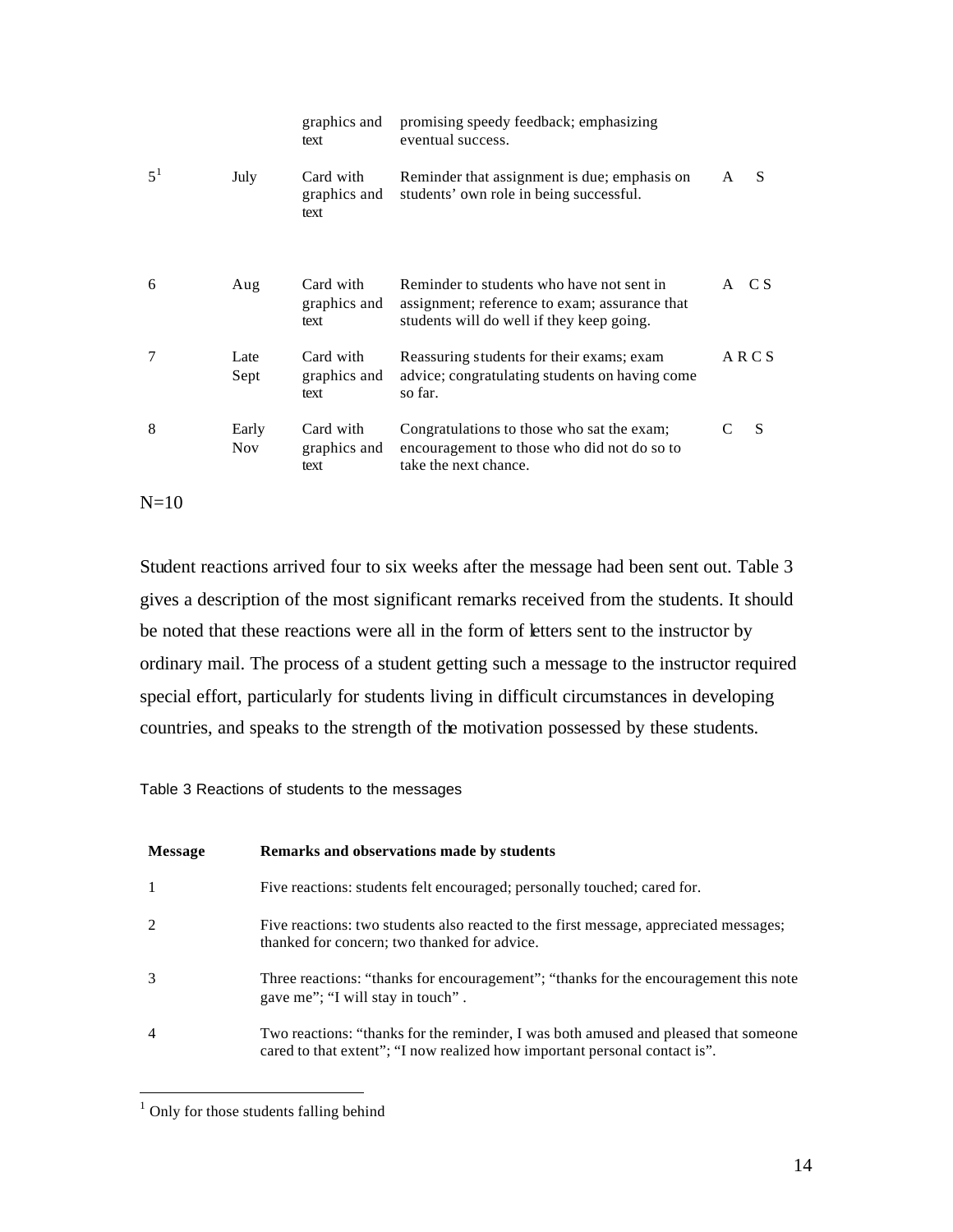|    | No reactions.                                                                                                                                                                                              |
|----|------------------------------------------------------------------------------------------------------------------------------------------------------------------------------------------------------------|
| -6 | Two reactions: "Thanks for the encouraging message"; "Thanks for the interesting (sic)<br>in my person".                                                                                                   |
|    | Three reactions: "Thanks for your very thoughtful card. I appreciated it"; "With this<br>kind of support I could have finished the MA program this year"; "Thanks it gives me<br>ideas and encouragement". |
| 8  | No special reactions, as the course was completed at this point.                                                                                                                                           |

 $N=10$ 

# Results of the pilot study

Student reactions to the motivational messages give clear evidence that these students appreciated receiving the messages as they took the course. For example, two of the students referred specifically to the drawings. One message was colored in by the student's daughter (who thought that the black and white photocopy could be improved upon) and returned to the instructor. Another message (Message 7) showed the heads of a number of different people: white, black, old, young, female, male, and had as catching phrase: 'You're one of them'. One of the students wrote the researcher, saying his little daughter had said that this message's picture could not be true, since no one depicted in the drawing had both a mustache and a beard as the student did. Reactions such as these showed that the messages assumed a place in the students' daily lives, particularly in the family environment.

In addition, students sent many unsolicited reactions that did not specifically refer to one *particular* message, but more to their own insecurities or circumstances. The following examples may suffice: "I wonder whether I will ever make it"; "*tempus fugit*"; "Let's hope my TMA [assignment] looks still good after you have marked it". There were also notes of optimism and confidence: "As for the grade, I just hope the next one will be better"; "The distance form of education has given me a chance"; "Without the personal approach through the messages I might have given up"; "The notes show warmth and care".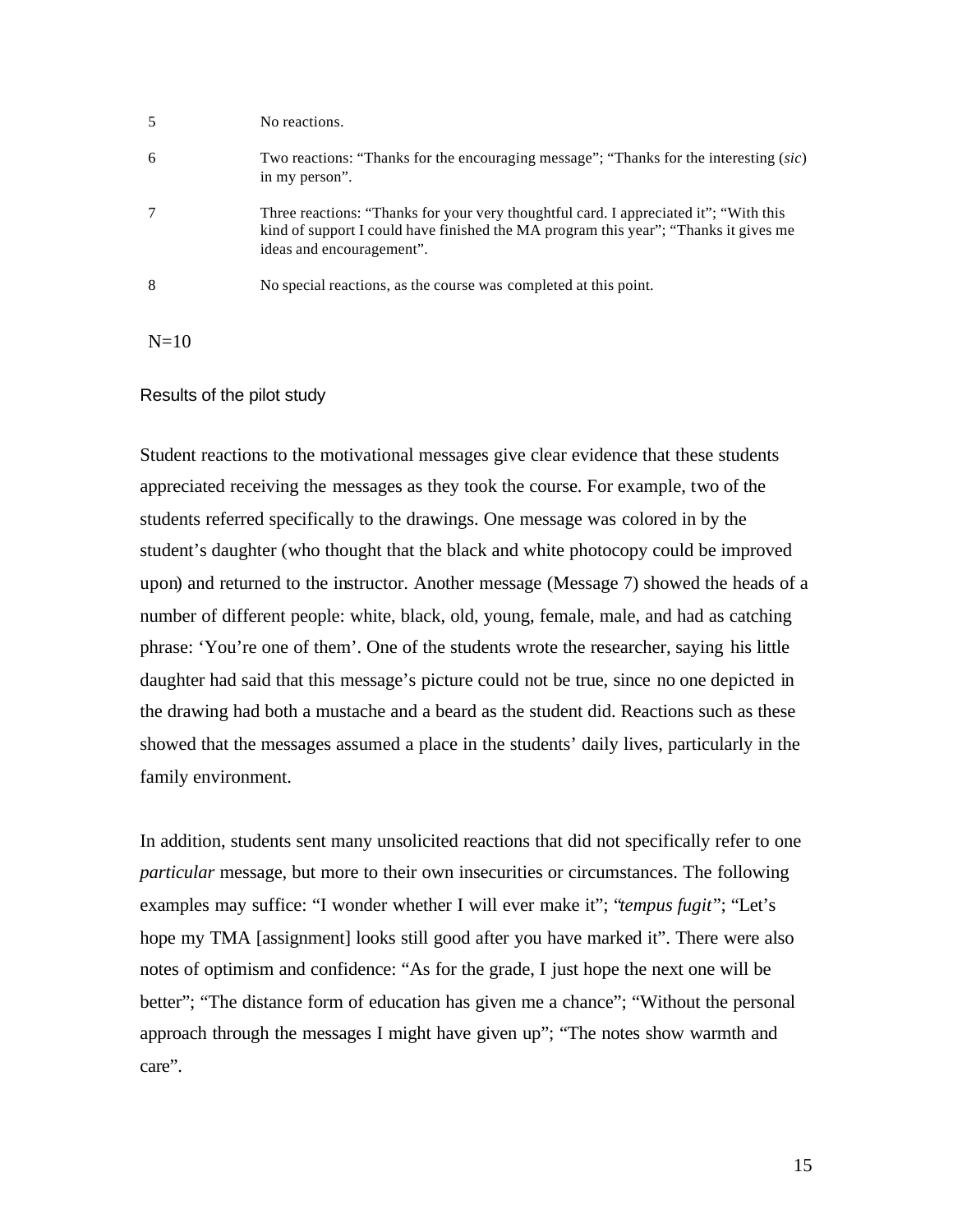At the end of the course, and before the grades were out, a questionnaire was sent to the 17 remaining students (two had dropped out in the first weeks of the course). The five questions contained in the questionnaire probed student feelings about the motivational messages. These responses are tabulated and listed in Table 4.

| <b>Question</b> | <b>Description</b>                                                  | Agree<br>strongly | Agree<br>partly | Agree nor<br>disagree | <b>Disagree</b><br>partly | <b>Disagree</b><br>strongly |
|-----------------|---------------------------------------------------------------------|-------------------|-----------------|-----------------------|---------------------------|-----------------------------|
| 1               | The first letter<br>encouraged me to make<br>a good start           | 5                 | 5               |                       |                           |                             |
| 2               | I liked receiving letters<br>better than little notes <sup>2</sup>  | 3                 |                 | 3                     | 2                         |                             |
| 3               | The notes encouraged<br>me to go on with the<br>course              | 5                 | 3               | 1                     |                           |                             |
| 4               | During the year I was<br>looking forward to<br>receiving the notes  | 3                 | 3               | 3                     |                           |                             |
| 5               | Without the little notes<br>I would not have<br>continued my course |                   | $\mathfrak{D}$  | 4                     |                           | 3                           |

Table 4 Answers of students to five core questions in the final questionnaire

 $N=10$ 

The researcher also sought to determine which motivational messages students had been most preferred by students. Seven of the 10 students indicated that they preferred the note that showed the learners as a group (Message 7, "You're one of them"). One student indicated that "All notes were very encouraging and stimulating". The messages in the form of a birthday card with text and graphics were viewed favorably, and all messages that emphasized that learners could complete the course successfully, as well as messages that mentioned that all students were working toward the same goal, were also rated favorably. Asked if students could attempt to describe what they felt was the underlying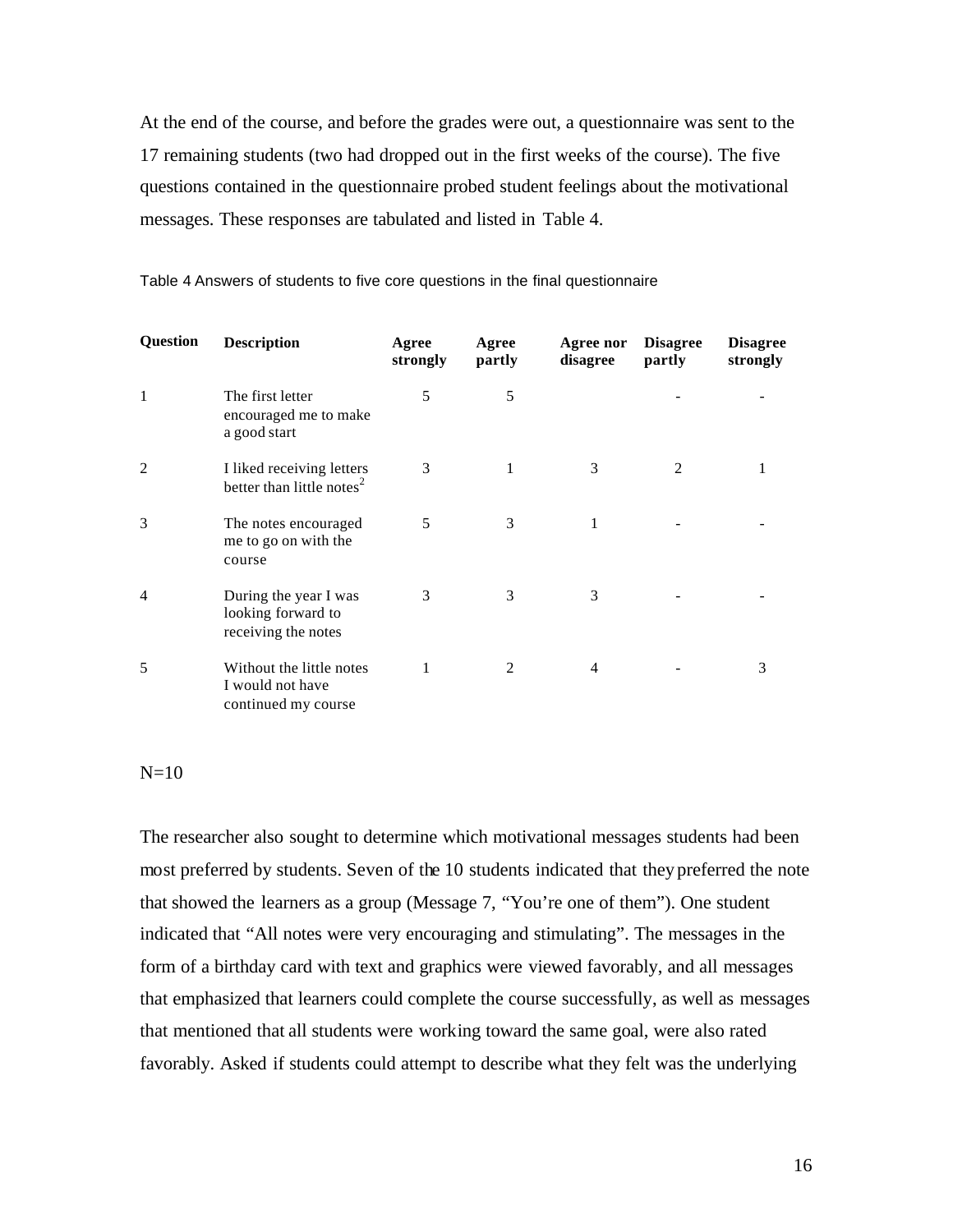purpose of the messages (the term "motivational message" was not used in order to keep responses less affected by the question's wording), *encouragement* and *motivation* were both mentioned six times, *communication* and *personal touch* were mentioned four times, and a *reminder of study commitments* were mentioned three times. (Some of the students gave two purposes.)

The study also saw an increase in the completion rate for the course. In the previous year, the course had an enrollment of 19 students, with seven students fully completing the course, or a completion rate of approximately 37%. When the motivational messages were applied in the same course, also with an enrollment of 19 students, 11 students completed the course, increasing the completion rate to 58%, a substantial increase when compared to the previous year.

Discussion results of pilot study

The pilot study provided evidence that the use of motivational messages favorably influenced the course completion rate, and that students reacted favorably to the motivational message approach. Personalizing the messages with motivational content that was based on the individual needs of students had, however, been a time consuming process. Seven different prototypes were designed and developed, students' motivational needs monitored, and data collected throughout the process were all time consuming aspects of the developmental research approach employed in the pilot study. In addition, the characteristics of the pilot study made it apparent to the researcher that further insight into the best use of motivational messages was necessary. Specifically, the pilot study had been limited in terms of student participants, and had also been carried out by the researcher who was also the instructor in the class involved in the pilot study. The need for a greater number of participants, as well as the concern for the researcher also serving as the instructor, made it necessary to consider some alterations in the manner to which the full study would be carried out.

 $\overline{a}$ 

<sup>&</sup>lt;sup>2</sup> Students used to call the messages 'little notes'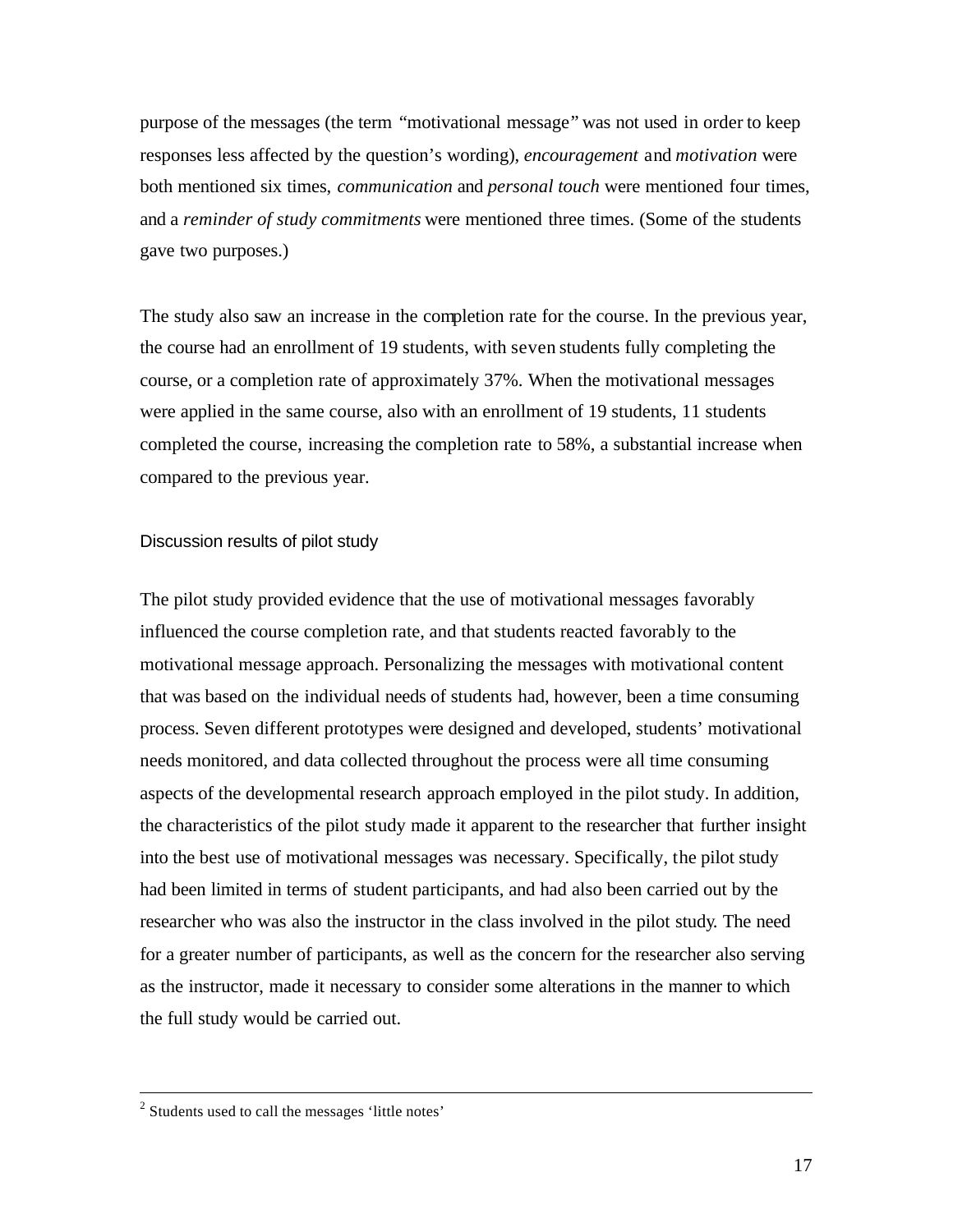In the main study, these issues were addressed by modifying the research process in ways that resulted in a strengthening of the general findings that motivational message enhance student motivation and result in higher student completion rates. For example, instead of serving in a dual role of instructor and researcher, the researcher employed other instructors who could administer the intervention independently, thus eliminating contamination of the student population via the presence of the researcher in the instructional role. Further, a larger number of students were employed, but this increase in participants also necessitated a streamlining of the message process. It was therefore decided to administer motivational messages by doing a motivational analysis at the beginning of the course (not monitoring the motivational needs during the course, as in the pilot study), and have all students receive the same messages (not individually personalized messages) during the course.

# THE MAIN STUDY

To establish further insights into the effectiveness, efficiency, and cost issues of the messages as defined in the pilot study, the main study was extended to a larger group of students, and the number of courses involved increased to five. A multiple case perspective was chosen to strengthen the validity base of the strategy of using motivationa l messages to enhance motivation. Two types of motivational messages were used: *personalized motivational messages,* based on an initial motivational analysis of two groups of course participants and on monitoring students' personal motivation (selfreporting), and *collective motivational messages*, based on an initial motivational analysis of two other groups of course participants. Collective messages thus were uniform in format and content, while in personalized messages the uniform generic text could be changed and enriched by adding a few words that specifically addressed the individual student receiving the message and his or her motivational needs. In the case of personalized messages, a special message was sometimes designed for the individual student. Each course was considered a separate case in which either the personalized or the collective messages were used (for example, one group of course participants did not receive any messages.) Instructors in the courses would record the time spent on the two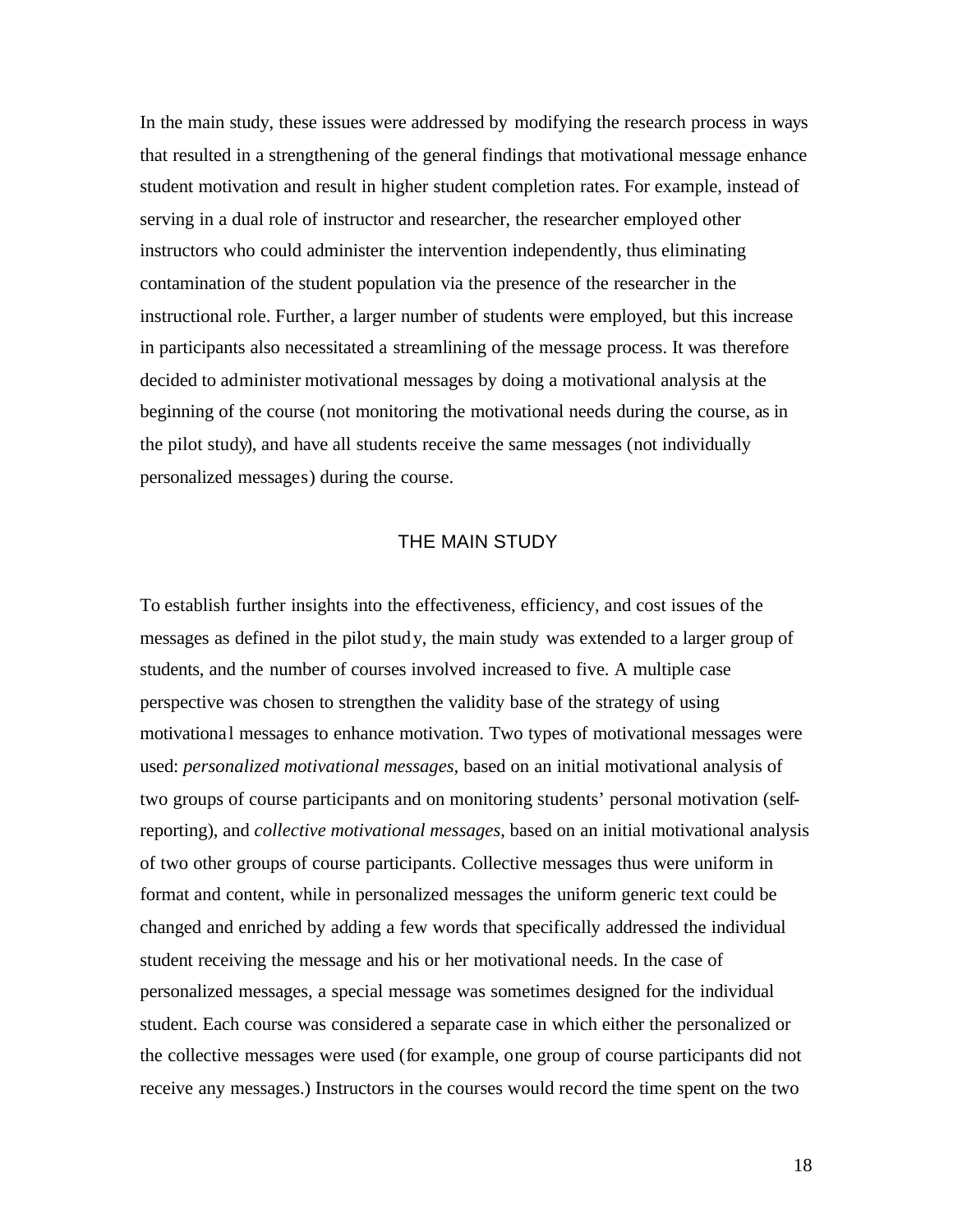different approaches. The characteristics of the case study conformed to Yin's (1994) description of a case study as one that deals with operational links to be traced over time, rather than with mere frequencies of incidence.

# The environment of the study

The main study took place in the identical environment as the pilot study, utilizing the same university and implementing college. Students in the courses studied came from five different continents and twenty-two countries. Most of the students used English as their second language. All interactions with the students made use of the normal postal services.

# The participants

A total of 81 students within five courses participated in the study. The number of students for each course, as well as the specific motivation activity and instructor in each case, is depicted in Table 5. The average age of the students was 39, and slightly more than half the students were women (56%). All students were professionally active in education, and most of them in distance education environments. Three of the four instructors had previous experience working in this specific program. Two of the instructors held Ph.D.'s; the other two instructors held Master's degrees. In addition, three of the four instructors had been teaching in developing countries in similar academic situations.

Table 5 Courses involved in the study

| Course | <b>Number of students</b> | <b>Motivational Activity</b> | <b>Instructor</b> |
|--------|---------------------------|------------------------------|-------------------|
|        | 18                        | None                         | Jane <sup>3</sup> |
| B      | 13                        | Collective messages          | Researcher        |
|        | 14                        | Personalized messages        | Researcher        |
|        | 18                        | Collective messages          | Rick              |

<sup>3</sup> All names in this article are fictitious

 $\overline{a}$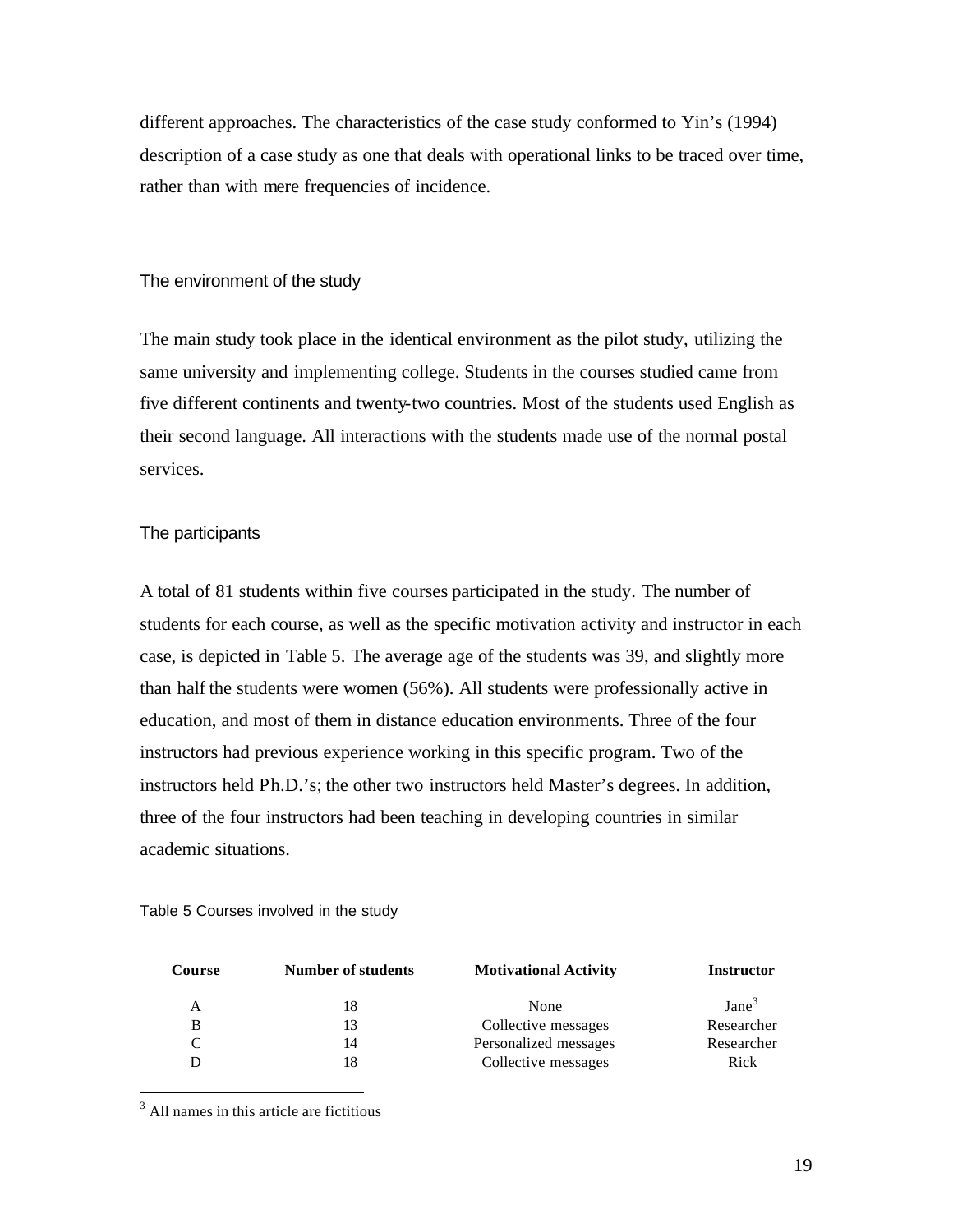### **Instruments**

The following student-related instruments and data were used:

- Initial questionnaire (administered upon enrollment) to obtain information on reasons for taking the course, areas in which motivational problems were expected, expectations as to student support, and demographic data.
- Final questionnaire (administered after the course was completed, but before grades were sent) to obtain information on which messages students had most preferred, the reasons why, the perceived relevance of the messages, and the perceived reasons for sending such messages.

Telephone interviews with two students identified by the college were also conducted. One student in the telephone interview was a third time repeater, and the other a person unhappy with the program. Both students interviewed by telephone had completed the course.

The following instructor-related instruments and data collection methods were used:

- Course completion records of three preceding years.
- Structured questionnaires asking instructors about their past teaching experience in the courses, administered prior to the beginning of the course.
- Logbooks used to register instruction and grading time and student remarks
- Telephone interviews concerning the perceptions of three instructors as to the effectiveness of the motivational intervention.
- A telephone interview with the director of studies on how he had experienced the intervention.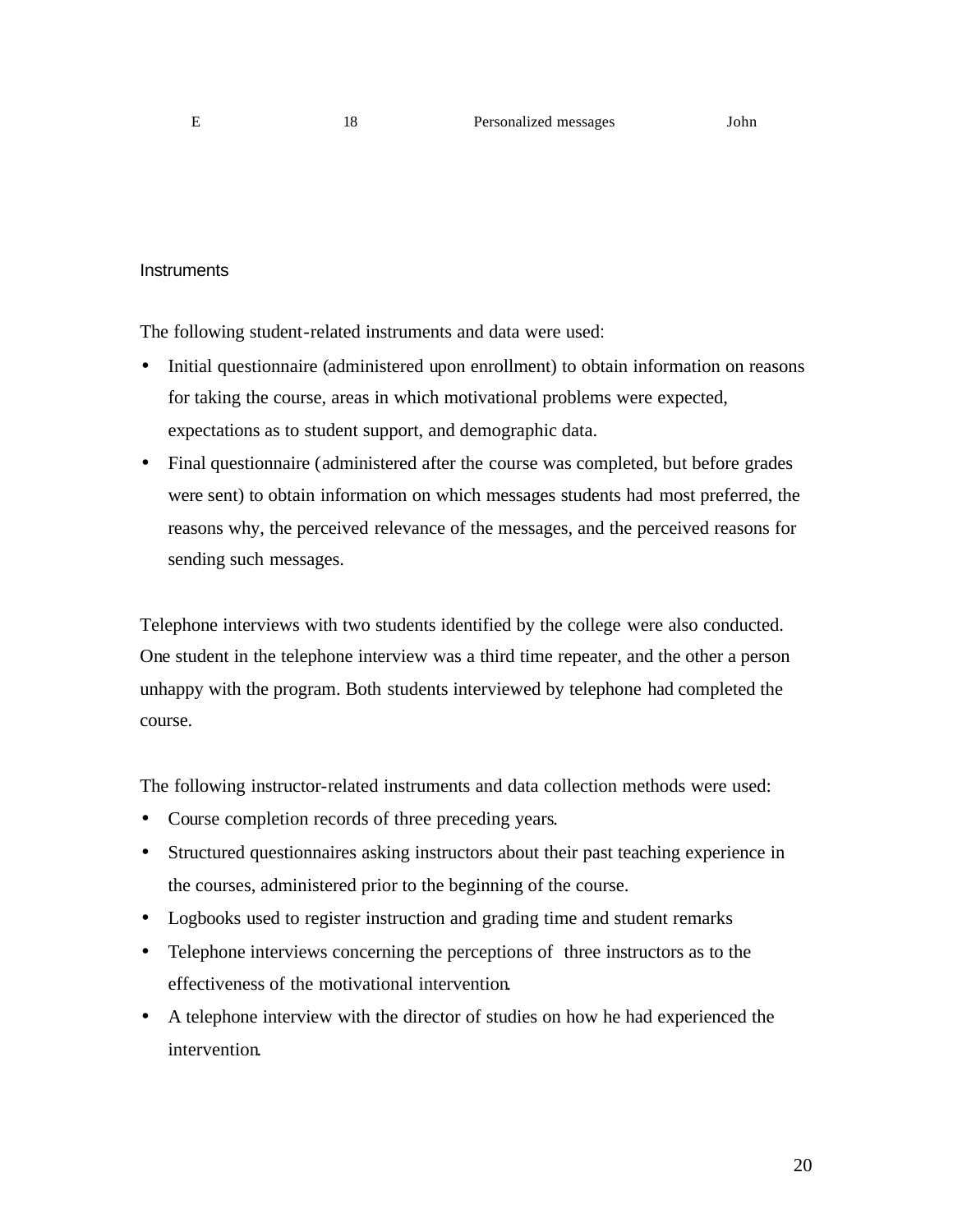• An interview with two college administrative staff in regard to the administrative procedures.

# The motivational intervention

The most frequently-referenced area of learner motivational need in both the pilot study and the initial main study questionnaire was *confidence*. Such a finding was not surprising. Since virtually all learners made a conscious, willing choice to enroll in the course, they most likely would not expect to have great difficulties within the *relevance* component of the ARCS model. It was, however, possible that the two other ARCS factors, i.e., attention and satisfaction, would become significant issues during the course as initial excitement wore away and the goal of being successful less in the student's mind.

To use the ARCS model most efficiently and effectively in this distance education setting, a simplified motivational design (Suzuki & Keller, 1996) was adopted for use in the study. Additionally, specific adaptations to this approach were based on the results of the pilot study and the initial student and instructor questionnaires for the multiple case study. The adapted design is presented in Table 6.

| Factors                                                                              | <i>Attention</i>                                                                                                          | Relevance                                                                                                                           | Confidence                                                                                                              | <b>Satisfaction</b>                                                                                 |
|--------------------------------------------------------------------------------------|---------------------------------------------------------------------------------------------------------------------------|-------------------------------------------------------------------------------------------------------------------------------------|-------------------------------------------------------------------------------------------------------------------------|-----------------------------------------------------------------------------------------------------|
| Pre-course<br>attitudes of<br>students related<br>to distance<br>learning<br>Midterm | Strong: new<br>course/materials.<br>diminishing as<br>novelty wears off<br>Moderate:                                      | Strong: Decision to take<br>mostly not imposed;<br>possible increase when<br>applying what has been<br>learned<br>Moderate to high: | Low: first time distance<br>learners anxious:<br>Higher for experienced<br>learners<br>Poor: limited academic           | Initially strong:<br>successful<br>completion step<br>towards degree.<br>May wear off.<br>Moderate: |
| attitudes                                                                            | Curiosity wears<br>off, print-based<br>courses with only<br>audio cassettes can<br>be boring                              | possibility to show what<br>has been learned                                                                                        | support and no<br>motivational support                                                                                  | dissatisfaction may<br>set in as students are<br>isolated.                                          |
| Students'<br>reaction to<br>course content                                           | Initially positive:<br>soon decreases due<br>to lack of novelty<br>and variation in<br>content and<br>learning strategies | Moderate: too little<br>interactivity and some<br>outdated materials                                                                | Poor: volume of work.<br>lack of support and lack<br>of opportunity to see<br>growth negatively<br>influence confidence | Reasonable:<br>throughout the<br>course                                                             |

|  |  | Table 6 Adapted design for motivational messages in the multiple case study |  |  |  |  |
|--|--|-----------------------------------------------------------------------------|--|--|--|--|
|  |  |                                                                             |  |  |  |  |
|  |  |                                                                             |  |  |  |  |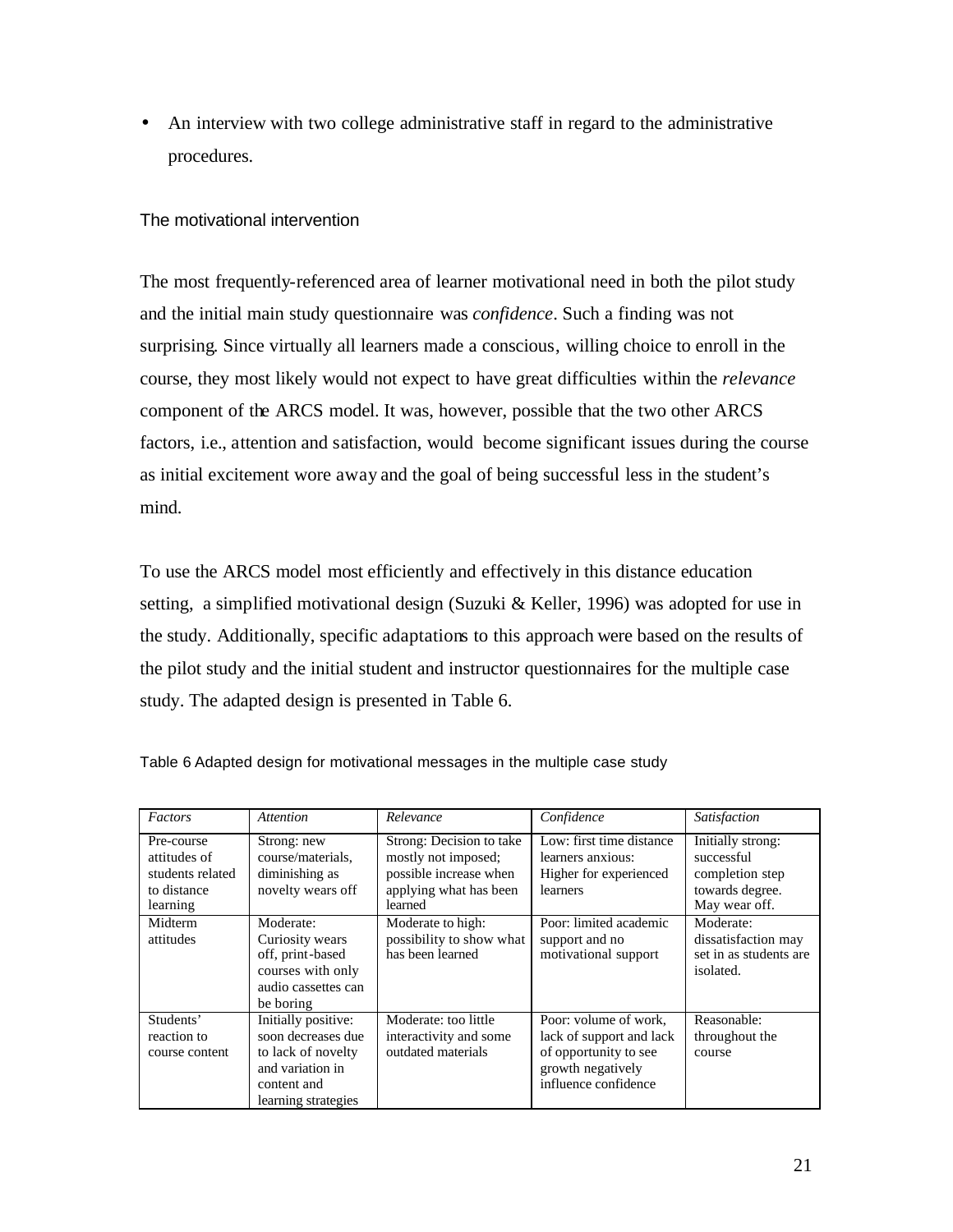| <b>Characteristics</b> | Minimal: only      | Reasonable: although     | Poor: Feedback is       | Reasonable to low.    |
|------------------------|--------------------|--------------------------|-------------------------|-----------------------|
| of support             | contact is through | feedback seldom shows    | positive, but not aimed |                       |
| during the             | feedback on        | connections to students' | at affective needs      |                       |
| course                 | assignments        | daily circumstances      |                         |                       |
| Summary                | Reasonable to      | Relevance continues,     | Confidence: low unless  | Reasonable: would     |
|                        | poor: initial      | although it diminishes   | very good academic      | become a problem if   |
|                        | attention soon     |                          | results                 | other issues were     |
|                        | slipping           |                          |                         | resolved.             |
| Examples of            | Bring pacing into  | Provide occasional       | Reassure learners: show | Ensure instructors    |
| motivational           | the course; reward | extra material; give     | empathy and             | are accessible: refer |
| strategies             | early completion;  | creative feedback linked | encouragement;          | to positive feelings  |
|                        | offer assistance   | to learners' work and    | emphasize their being   | when successful:      |
|                        |                    | daily circumstances      | part of a group         | reward early          |
|                        |                    |                          |                         | completion            |

The motivational interventions were applied in Courses B, C, D and E (Course A did not make use of any motivation messages). College instructors for these groups were trained by the researcher for their role in the research and also were provided an instructor guide specifically designed to accompany the research. In Courses B and D, eight motivational messages were designed by the instructors, based on an initial motivational audience analysis and the ARCS model of motivational analysis. In Courses C and E, instructors designed their own messages based on an initial audience analysis and on the motivational needs of their students as they became apparent during the course, also based on the ARCS model. The instructors involved in the research worked on their own, without any contact or interference from the researcher. The involvement of the instructor in Course A (the group which did not use motivational messages) was limited to registering how much time was spent on giving assignment feedback on the assignments. Other instructors used their logbooks to note student remarks and to record their own observations and other important data. These instructors also used time sheets to record the extra time spent on the motivational activities as compared with the time that normally would have been spent on feedback had the motivational intervention had not been introduced.

The initial student questionnaire had shown that the greatest expected problems were in the area of *confidence*. Forty-one of 63 students mentioned that they expected problems in this area. (It should be noted that students of Course A did not get the audience analysis questionnaire as no motivational messages were distributed.) The collective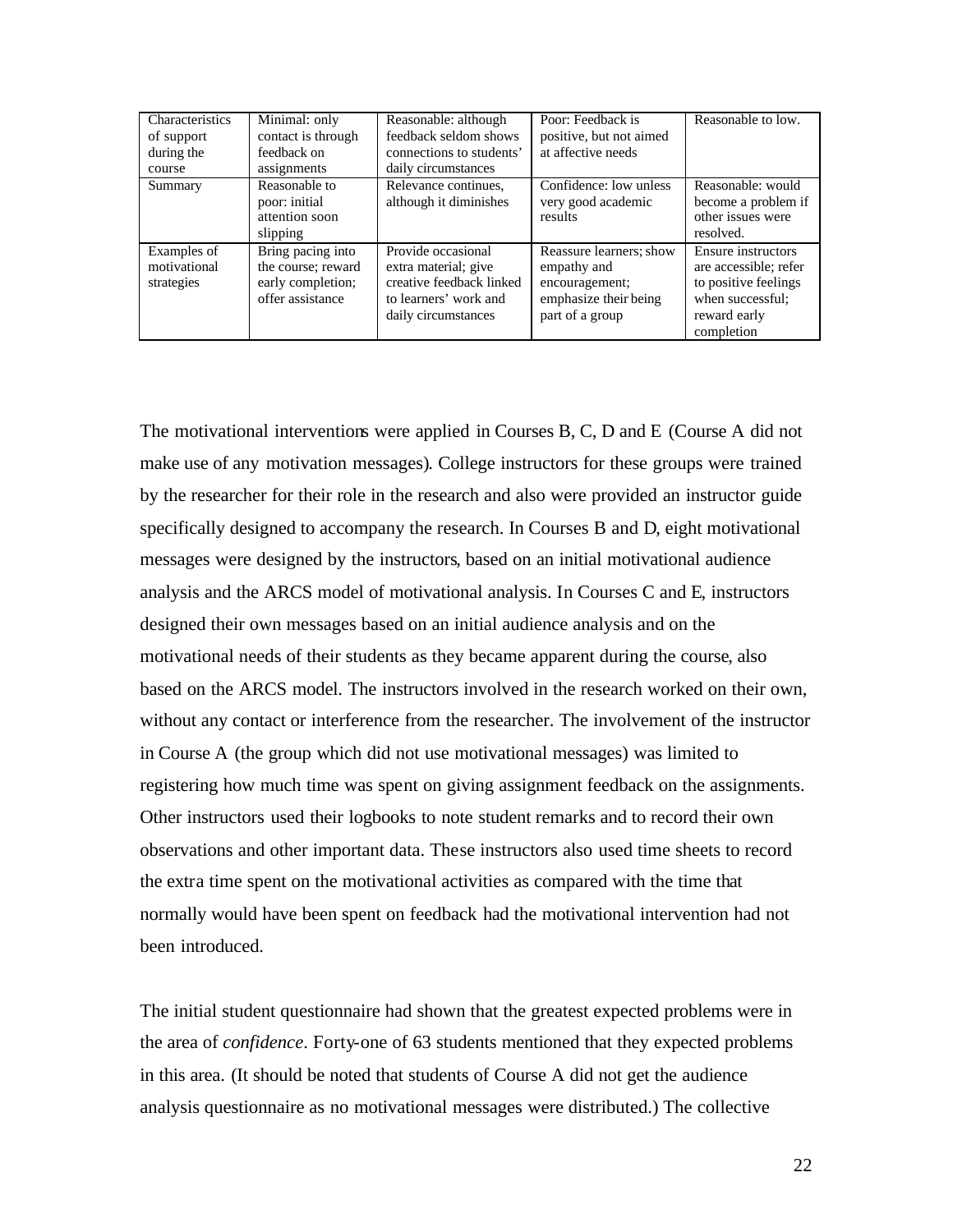messages had been prepared and made ready for mailing by the instructors of courses B and D before the courses started, and at eight times during the course, at agreed dates, the instructor sent off these messages. A computer program was used to make the drawings on the messages.

# **Outcomes**

At the end of the course year, instructors turned in their logbooks, time monitoring sheets, copies of the motivational messages and the various communications they had had with the students. They also reported the completion rate of their respective courses. The completion rates as reported are depicted in Table 7.

| Table 7 Student completion rates in the main study |  |  |  |  |  |  |  |
|----------------------------------------------------|--|--|--|--|--|--|--|
|----------------------------------------------------|--|--|--|--|--|--|--|

| Course | <b>Number of students</b> | <b>Number of completers</b> | <b>Motivational activities</b> |
|--------|---------------------------|-----------------------------|--------------------------------|
| А      | 18                        |                             | None                           |
| В      | 13                        |                             | Collective                     |
| C      | 14                        | 11                          | Personalized                   |
|        | 18                        | 11                          | Collective                     |
| F      |                           |                             | Personalized                   |

Upon reviewing the information supplied by the instructors, it was discovered that the instructor for Course E had only distributed three motivational communications, all of which had all been sent out the first three months of the course. The other five months of Course E contained no structured contact between the instructor and the students. (Because the researcher had no contact with this instructor during the study's implementation, this deficiency was not discovered until data collection and analysis was completed.) As a result, the data associated with Course E was not included in the study's final results. The instructor stated that the reason for not implementing the research procedure was that he had been involved in international work, and thus had not had the expected amount of time available to participate in this study.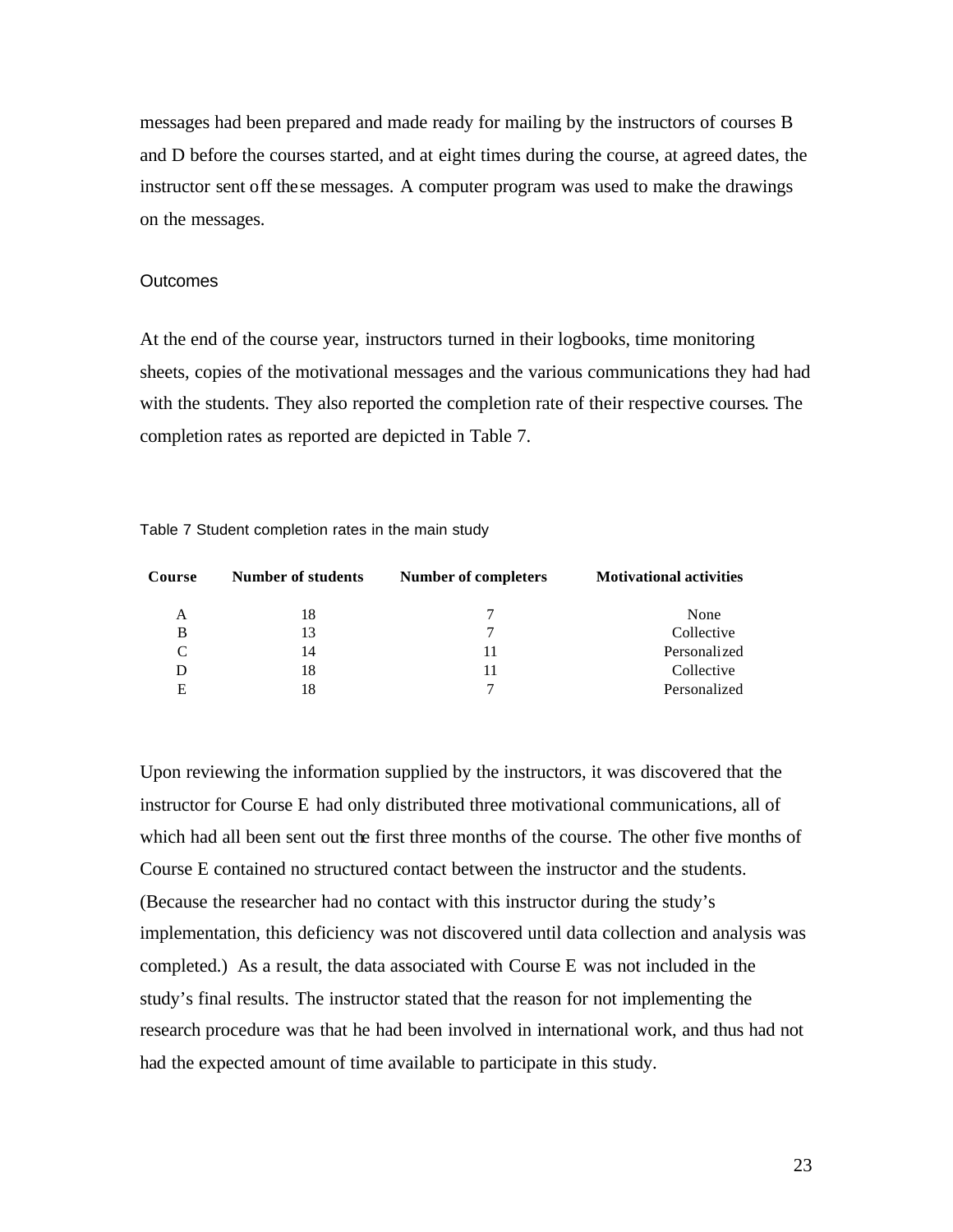The motivational messages were found to be effective in increasing the proportion of students completing the courses as compared to previous years. Of the 81 students enrolled in all the Foundation courses, 42 successfully completed the courses (52%). The two preceding years, this number had been reported as 18 of the 49 students (27%) and 29 of the 67 students (43%) respectively. Looking at those courses where motivational messages had been administered, we find that 29 of the 45 enrolled students successfully finished the course (64%). In spite of the somewhat low value for *N*, we find that 11 of the 14 students who received personalized messages successfully finished the course (79%), and 18 of the 31 students who received collective messages successfully finished the course (59%).

Implementing the collective motivational messages was not as time consuming in the main study as it had been in the pilot study. Instructor time sheets revealed that the total time did not surpass the eight hours per student (the number of hours that had been set aside by the college for instruction and grading). The rather high instructional time for the collective messages, shown in Table 8, may have been influenced by the fact that one of the instructors was new to the program.

| Type of support | <b>Instruction/grading time</b><br>(in minutes) | <b>Motivational support</b><br>time (in minutes) | <b>Total</b>     |  |
|-----------------|-------------------------------------------------|--------------------------------------------------|------------------|--|
| None (Course A) | 322                                             | None                                             | 322 (5h. 22 min) |  |
| Collective      | 334                                             | 144                                              | 478 (7h.58 min)  |  |
| (Course B, D)   |                                                 |                                                  |                  |  |
| Personalized    | 292                                             | 184                                              | 476 (7h.56 min)  |  |
| (Course C)      |                                                 |                                                  |                  |  |

Table 8 Overview of average grading and motivational support time

Forty-five questionnaires were sent out to discover the effect of the motivational messages on students. No questionnaires were sent to Course A students (as no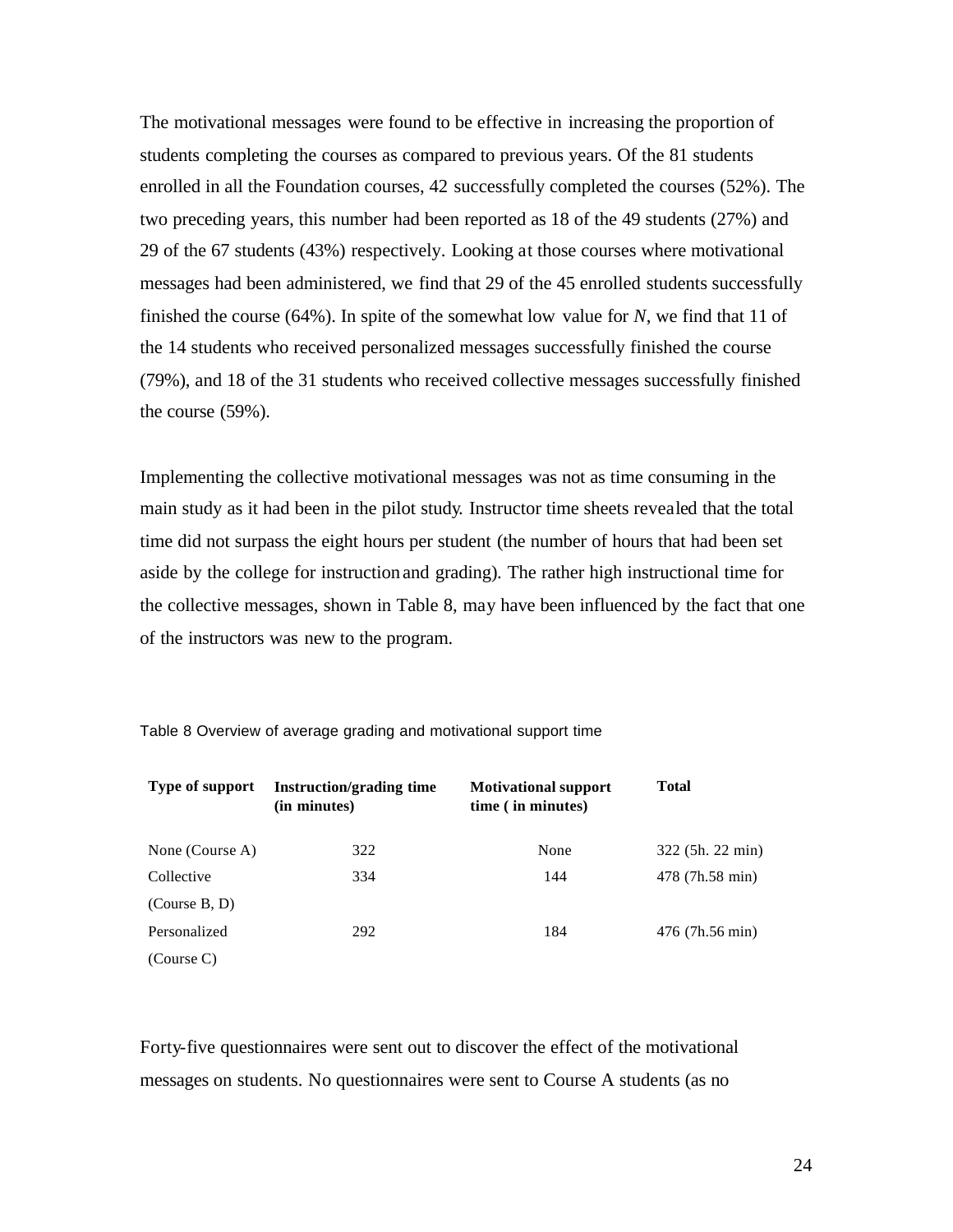motivational intervention had been planned) and Course E (as the intervention did not take place as planned). Twenty-five students returned the questionnaires. It was found that, in general, students liked the motivational messages. An overview of the effects of the motivational messages on the students is provided in Table 9.

| <b>Summary of question</b>                      | Agree<br>completely | Agree partly | <b>Disagree</b><br>partly | <b>Disagree</b><br>completely | <b>ARCS</b><br>component |
|-------------------------------------------------|---------------------|--------------|---------------------------|-------------------------------|--------------------------|
| The first [pacing] letter was<br>useful         | 13                  |              | 2                         |                               | Attention<br>Confidence  |
| Notes encouraged to continue.<br>with course    | 14                  | 8            | 2                         |                               | Confidence               |
| Presentation of notes was<br>stimulating        | 10                  | 11           | 2                         |                               | Confidence               |
| I was looking forward to<br>receiving the notes |                     | 11           | 4                         |                               | Attention<br>Relevance   |
| Notes contributed to pleasure in<br>course      | 12                  | 11           |                           |                               | Satisfaction             |
| Notes made finishing the course<br>easier       | 6                   | 8            | 9                         | 2                             | Satisfaction             |

#### Table 9 Effect of the motivational messages in Courses B, C and D

### $N=25$

After a careful review of the returned questionnaires, the last question became suspected as being inadequately formulated. Some students explained that the course had not become easier (course content), but that *doing* the course had become easier. However, since the motivational messages were designed to help at an *affective*, but not *academic*, level, it seemed apparent that students had likely misinterpreted the intent of the question. The students frequently made observations on their questionnaires related to the affective content of the messages such as, "The notes encouraged me to have a high degree of motivation to continue", "The notes have built my confidence and motivation", "There were times that I felt I couldn't go on…but these notes encouraged me to go on", "The tutor [the term "tutor" in the UK tradition is the equivalent of "instructor" in the US tradition of distance education] cared", "They [the notes] encouraged me to open a dialogue which I find difficult", "It helped me to get going", "Notes were important to my confidence", "…built my confidence and strengthened my motivation", "Encouraged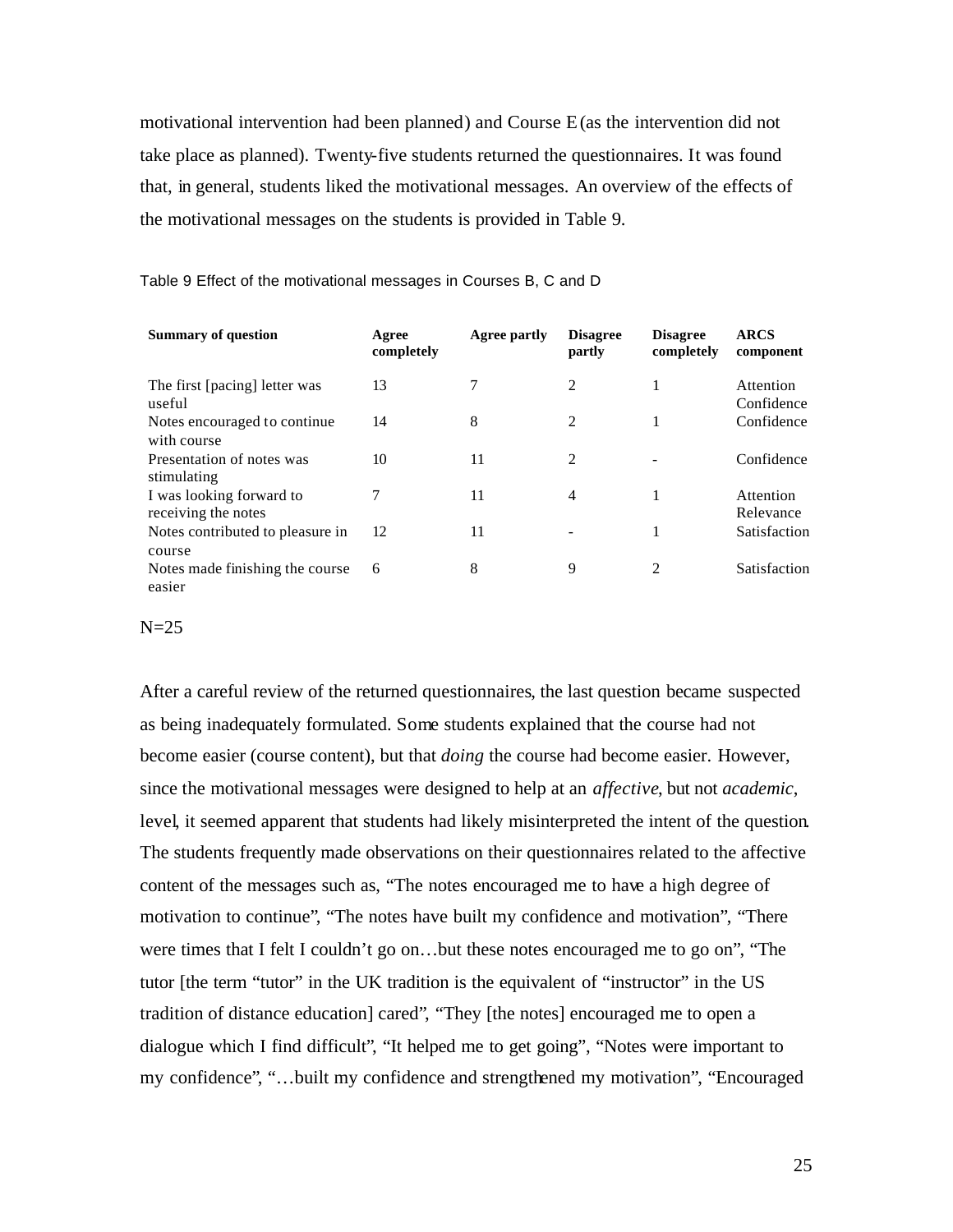and pointed out success", and so on. Three students who had received collective messages made slightly less positive comments: "I have met my tutor personally, I think it makes a big difference. It is better than fax, email or little notes. I don't think adults need a lot of notes;" "The truth is I don't remember the notes, although they are all in my file;" "Whilst I appreciated the notes, they were not based on individual need." Many students in their communications also referred to how the messages had helped them to stay in touch with their instructor and how they could bring up questions related to course content and study methods.

## An example of a dialogue

To provide a deeper view of how the communication between instructor and learner developed in some cases, we present for examination here the specific case of David. A brief profile of David follows.

David holds two BA's (Divinity and Education). According to the information given in the initial questionnaire, David enrolled in the program because he is being required to develop correspondence courses and would like to gain an improved understanding of the course development process. David has expressed concern that he is worried because of the time constraints imposed by his the responsibility for "the supervision of a church". (David has only five hours per week to study, half the minimum required time). Replying to what kind of help he thought the instructor could best give him, he suggests that he wants to know the strengths and weaknesses of the assignments he submits. He does not want to receive the names of other students in the course, nor does he wish his name to be given to fellow students. David is an American, but he works in an Asian country. (This country has an excellent open university, offering dozens of programs and hundreds of courses.) It was important to him that his wish to study on his own, without getting in touch with other students, be respected.

Although David apparently was reluctant to engage in communication with his fellow learners and the instructor, he gradually gave up his reserved attitude. After having been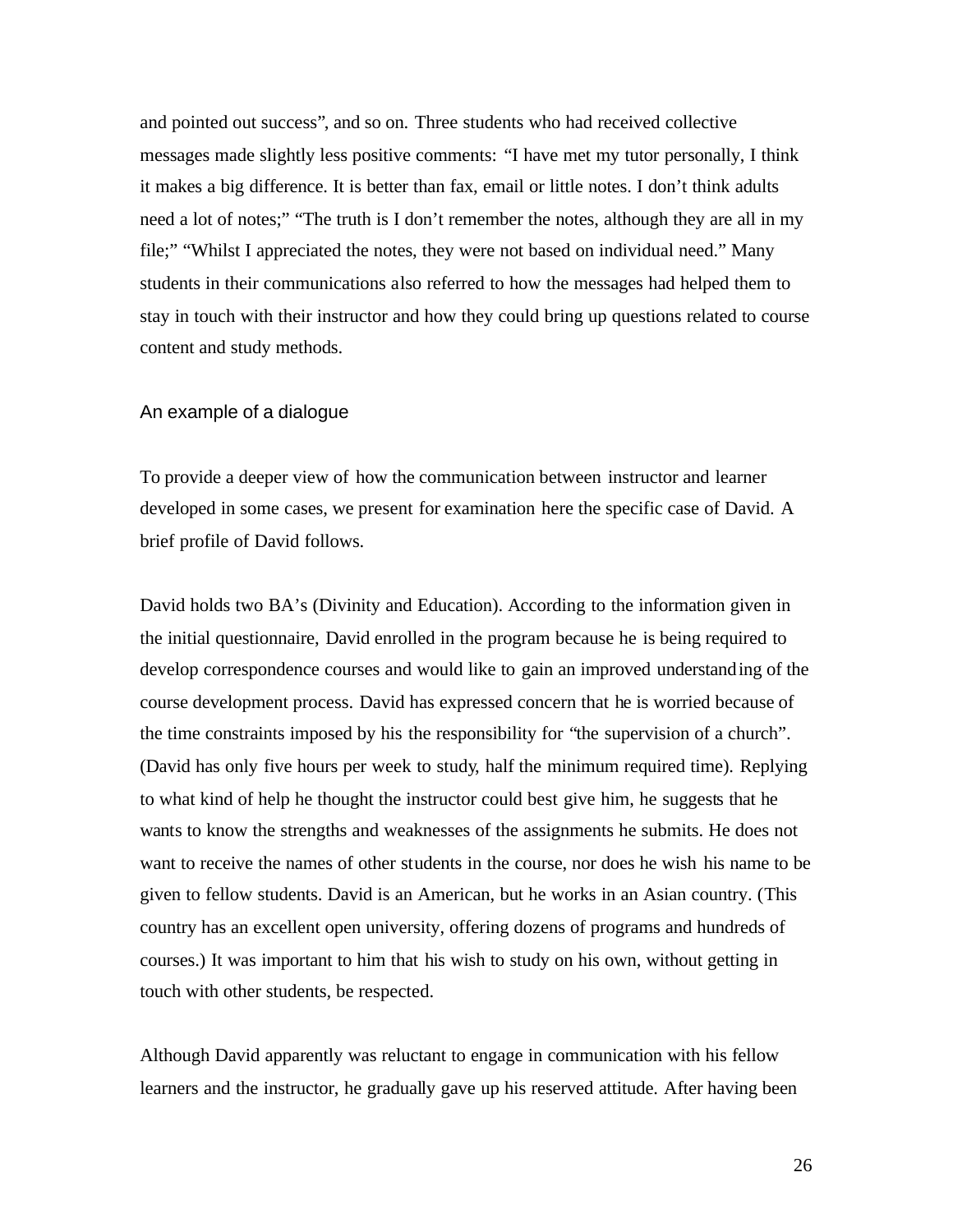in the course for three months with no contact with the instructor and no submitted assignments, David finally sent the instructor a letter of thanks for the motivating notes. He apologized for the delayed response and presented a schedule for sending in the required assignments. He signed his letter with his full name and clerical titles. Two months before the end of the course, he reacted again by stating: "Thanks for the note and encouragement which I received this morning…desperation struck last night". He signs with his first name. Just before the exam he sends the instructor a photograph of himself, wife and children. Answering the final questionnaire, he mentions that he liked Note 3, which stressed the importance of communication between the instructor and the student. The note "encouraged me to open up a personal dialogue which I find difficult". He also mentions that the notes helped "to reduce stress and lack of confidence". He also said he liked the second message, which forced him "to prioritize and set deadlines". He states that he feels the purpose of the notes ha s been to develop a dialogue and to communicate support. He ends his letter with thanks for the extra effort and time the instructor has made available to accompany him. Given David's reluctance to engage in communication, the notes may have been an acceptable and encouraging way to get support without having to engage in an open dialogue. His last remark reads: "The college was one of the many demands on my desk, but the tutor was a friend".

### **Conclusions**

The research discussed in this paper was designed to contribute to solving the pervasive problem of high dropout rates in distance education. A developmental research approach was used in the study, where a protypical motivational message was continuously evaluated and improved, leading to a final version of the motivational message which consisted of a combination of text and graphics delivered by standard postal mail.

The study also attempted to develop an improved understanding of the social and motivational processes found in the distance learning setting. This study argues that it is important to gain further insight into the applied processes of such motivational strategies if such processes are to be improved. Further, the considerable variance in student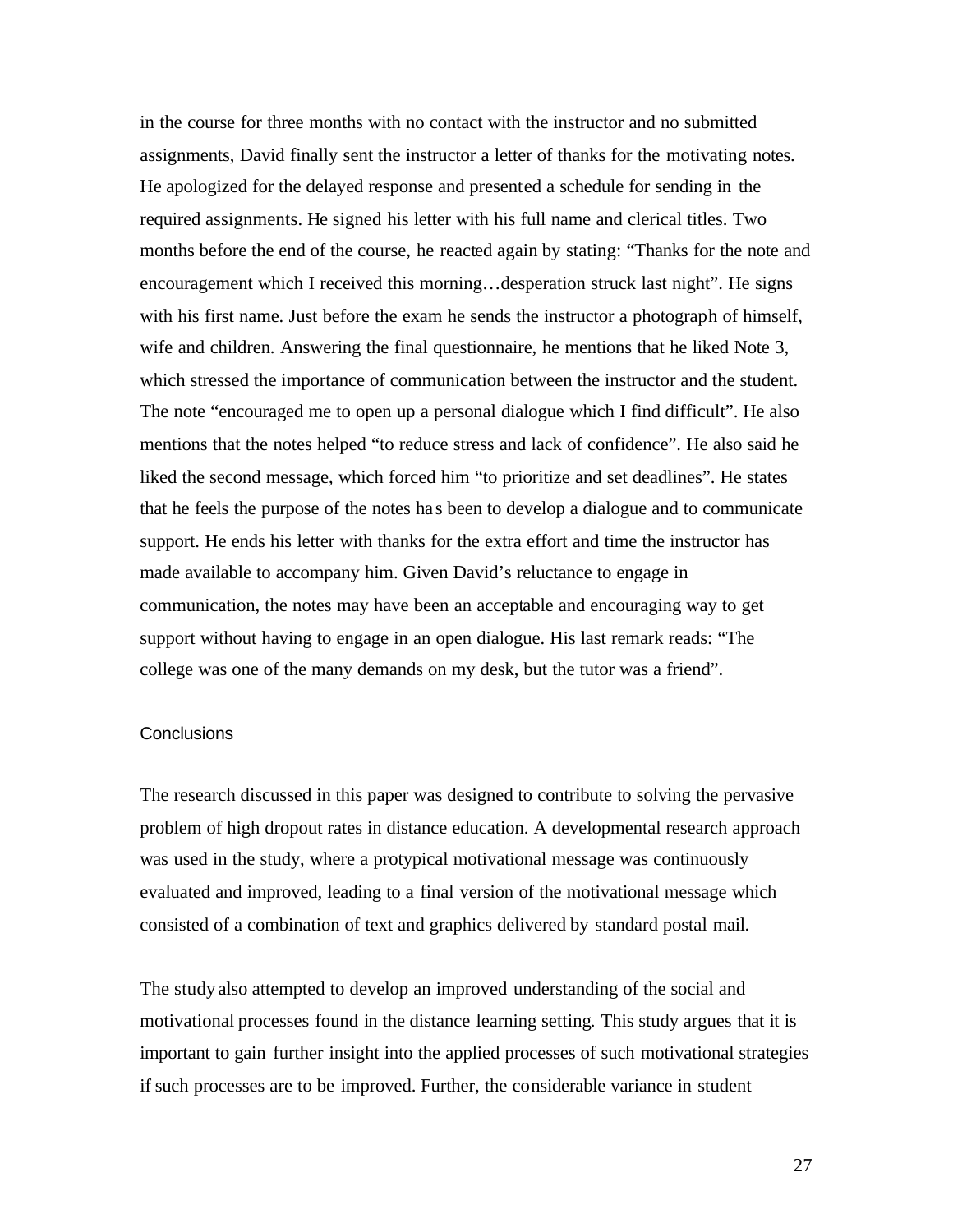support in real life contexts makes it essential that we understand how to apply specific and appropriate strategies for the context in which we are working if learner motivation is to increase.

A single, detailed case of a student functioning in the affectively enhanced distance learning environment (the case of David) was presented. Other similar accounts were likewise gathered and recorded. These case studies provided rich descriptions of the impact of motivational strategies in the distance learning setting, and more specifically, gave evidence that the implementation of motivational messages not only positively influenced learning in a restricted sense, but also improved learners' communicative at a meta-cognitive level (via the discussion of problems related to study strategies and methods for handling course work and examinations).

Based on the outcomes of the main study it was found that:

- Motivational strategies improved the disposition of the learners to finish the course successfully.
- The number of learners successfully finishing the courses increased.
- Collective messages were more cost efficient than personalized messages.
- There was no conclusive evidence that the use of personalized messages was more effective than the use of collective messages
- The messages had a particularly strong impact on an improved level of selfconfidence of the learners.
- The use of motivational strategies resulted in an enrichment of the student support system.

# Closing remarks

This research study has provided strong evidence that motivational communications in distance education can be effective in improving both the motivational level of individual students and the overall retention rates of groups of students taking distance learning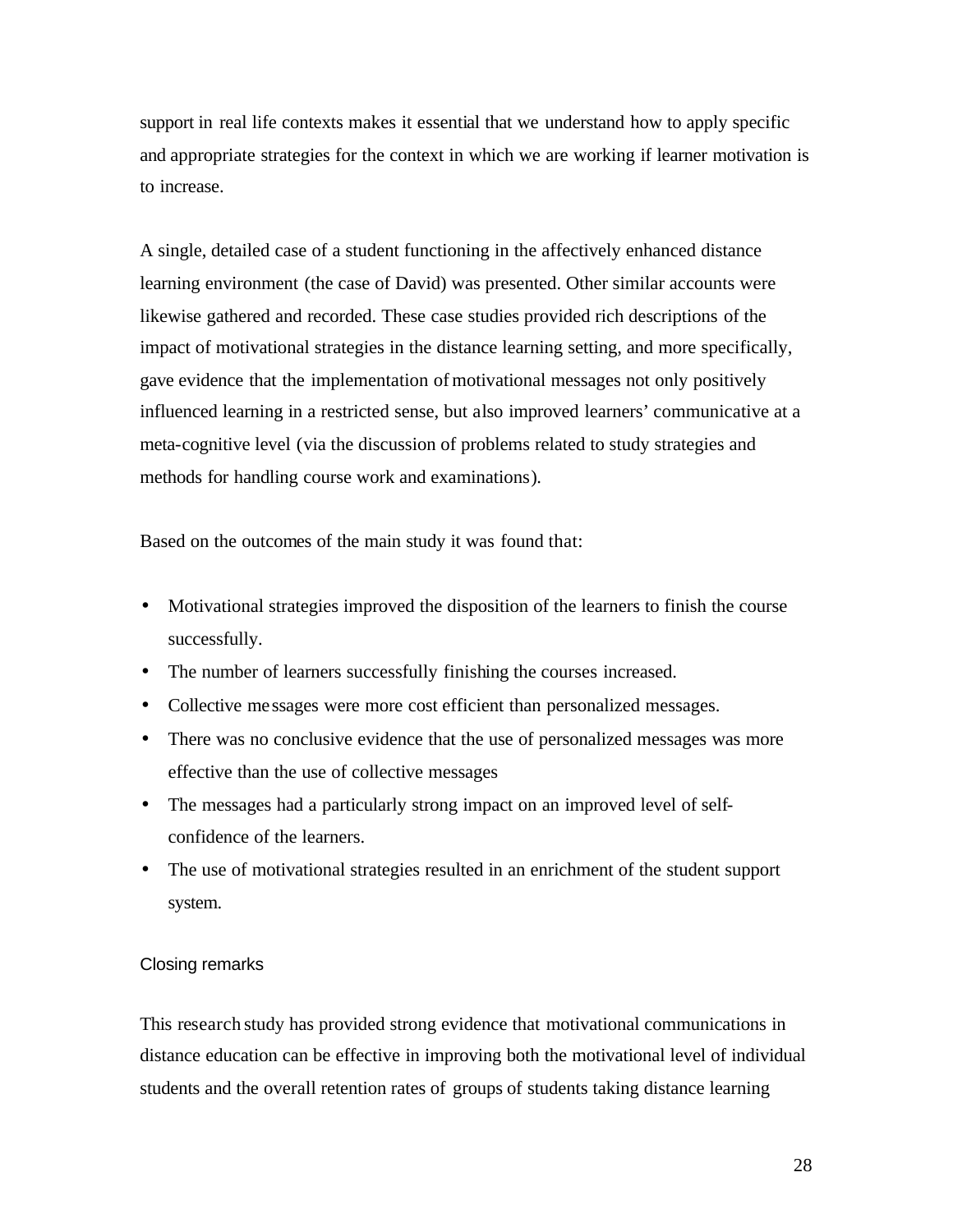courses. These findings were found to be true even in a situation where the existing student support system was technologically unsophisticated (i.e., traditional postal services). Unfortunately, even in cases where distance education institutions support their students using technologically more advanced media such as telephone, fax, e-mail, and Internet chats, much of the support typically focuses almost exclusively on the *cognitive* needs of the students, rather than their *affective* needs (Zvacek, 1991). As the learning landscape is gradually changing and more and more learning opportunities are being offered through means of distance education, it will be important that increased attention be given to the motivational dimension of (and between) distance learners. Finally, the study recommends that distance education systems should consider the *affective* needs of their students as an integral and essential component of the educational process, along with the more traditional components such as course materials, course delivery, evaluation of learning outcomes and the provision of cognitive and administrative support.

## References

Akker, J.J.H. van den, & Plomp, Tj. (1993). *Development research in curriculum: Propositions and experiences.* Paper presented at the annual meeting of the American Educational Research Association, April 12-14, Atlanta, GA.

Bates, A.W. (2000). *Managing technological change*. San Francisco: Jossey Bass

- Del Soldato, T., and du Boulay, B. (1995). Implementation of motivational tactics in tutoring systems. *Journal of Artificial Intelligence in Education, 6*(4), 337-338
- Graham S. & Weiner, B. (1996). Theories and principles of motivation. In D.C. Berliner & R.C. Calfee (Eds.), *Handbook of educational psychology* (pp. 63-84). New York, NY: Macmillan

Keller, J.M. (1983). Motivational design of Instruction. In C.M. Reigeluth (Ed.), *Instructional*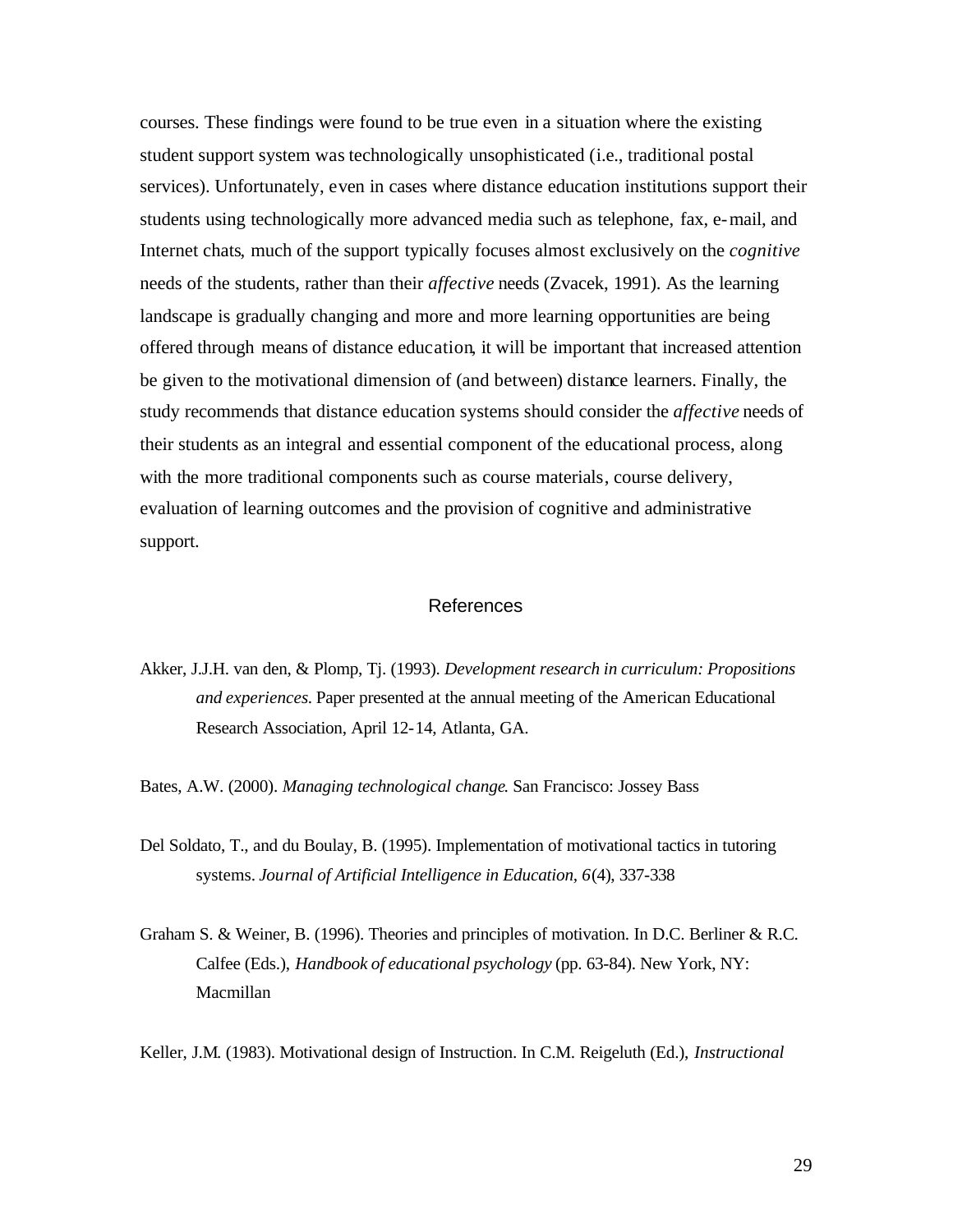*Design theories and models: An overview of their current status.* Hillsdale, NJ: Lawrence Erlbaum Associates

- Keller, J.M. (1987). Strategies for stimulating the motivation to learn. *Performance & Instruction Journal 26*(8), 1-8
- Keller, J.M. (1999). Motivation in cyber-learning environments*. International Journal of EducationalTechnology, 1*(1) 7-30.
- Keller, J.M. (1999). Motivational Systems. In H. Stolovitch, & E. Keeps (Eds.), Handbook of human performance technology  $(2<sup>nd</sup>.ed.)$ . San Francisco: Jossey Bass Inc. Publishers

Keller, J.M. & Litchfield, B.C. (2002). Motivation and Performance. In A.A. Reiser and John V. Dempsey (Eds.). *Trends and Issues in Instructional Design and Technology*. N.J.: Merril Prentice Hall.

Kemp. J.E., Morrison, G.R. & Ross S.M. (1999). *Designing effective instruction*. New York: John Wiley

Maslow, A.H. (1954). *Motivation and personality*. New York: Harper

- Moore, M.G. & Kearsley, G. (1996). *Distance Education A systems view.* Belmont. CA: Wadsworth Publishing Company.
- Richey, R.T., & Nelson, W.A. (1996). Development research. In D. Jonassen (Ed.), Educational communications and technology. London: Macmillan

Rogers, C.R. (1969). *Freedom to learn*. Columbus, Ohio: Merrill

Smith, P.L. & Ragan, T.J. (1999). *Instructional Design*. New York: Wiley & Sons

Song, S.H. & Keller, J.M. (2001). Effectiveness of motivationally adaptive computer-assisted instructions on the dynamic aspects of motivation. *Educational Technology Research and Development, 49*(2), 5-22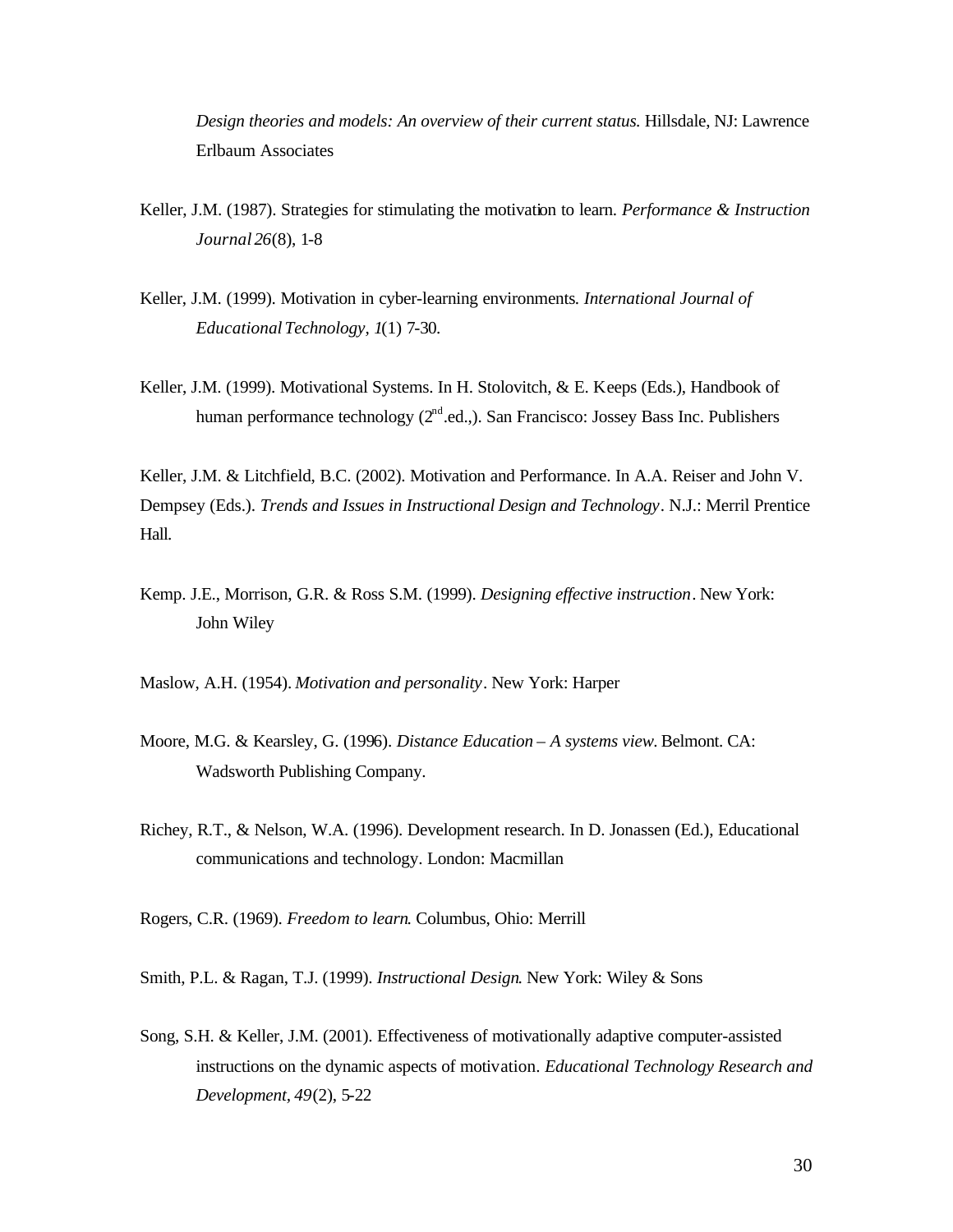- Suzuki, K. & Keller, J.M. (1996). Creation and cross cultural validation of an ARCS motivational design matrix. Paper presented at the annual meeting of the Japanese Association for Educational Technology, Kanazawa, Japan.
- Visser, J. (1989) Enhancing learner motivation in an instructor-facilitated learning context. Tallahassee, FL: Florida State University (unpublished dissertation)
- Wlodkowsky, R.J. (1985). *Enhancing adult motivation to learn: A guide to improving instruction and increasing learner achievement*. San Francisco: CA: Jossey Bass.
- Wolcott, L.L. & Burnham, B.R. (1991). *Tapping into motivation: What adult learners find Motivating about distance instruction.* Proceedings of the  $7<sup>th</sup>$  annual conference on Distance Teaching and Learning (pp. 202-207). Madison, WI.

Yin, R.K. (1994). *Case study research: Design and methods*. Beverly Hills, CA: Sage

Zvacek, S.M. (1991). Effective affective design for distance education. *TechTrends 36*(1), 40-43.

## Author information

Lya Visser [lvisser@learndev.org] is Program Professor and Director of Applied Research in the Instructional Technology and Distance Education programs at Nova Southeastern University's School of Education and a training developer with the Learning Development Institute.

Tjeerd Plomp [tjeerd\_plomp@cs.com] is Professor of Education at the University of Twente, where he served as Dean and chaired the Department of Curriculum.

Ray J. Amirault [ramirault@learndev.org] is a researcher at the Learning Development Institute and a doctoral candidate at Florida State University's Department of Educational Research.